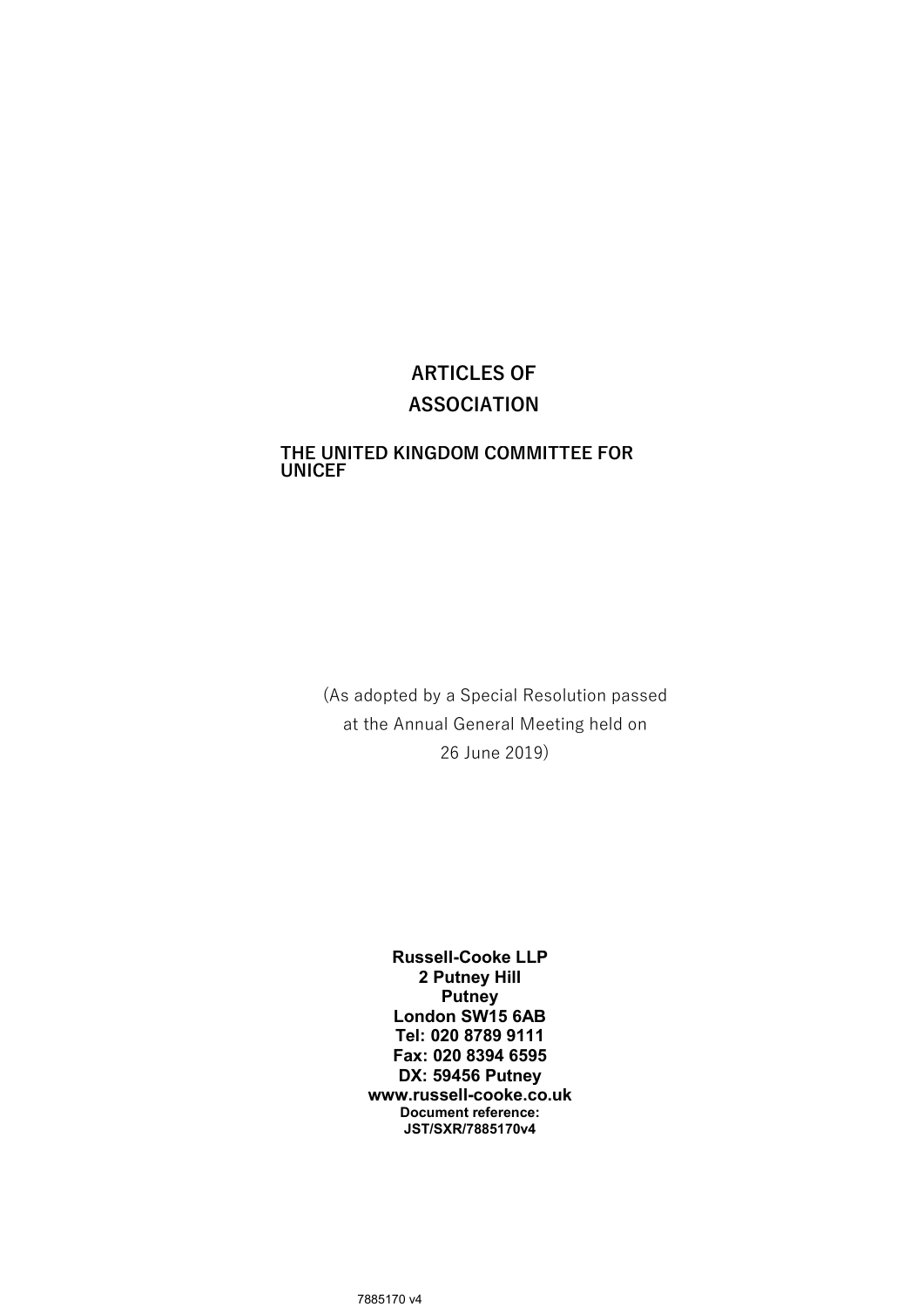# THE COMPANIES ACT 2006

# Charity Limited by Guarantee

# and not having a Share Capital

# ARTICLES OF ASSOCIATION

# OF

# THE UNITED KINGDOM COMMITTEE FOR UNICEF

# 1. Meaning of Words

1.1 In these Articles of Association the words in the first column of the table below will have the meanings shown opposite them in the second column, as long as this meaning is consistent with the subject or context:-

| 1.2 | Words                  | Meanings                                                                                                                                                                                                                                                             |
|-----|------------------------|----------------------------------------------------------------------------------------------------------------------------------------------------------------------------------------------------------------------------------------------------------------------|
|     | Act                    | The Companies Acts 1985, 1989 and 2006 (to the extent in<br>force) including any statutory modification or re-enactment<br>thereof from time to time;                                                                                                                |
|     | <b>Annual Meeting</b>  | A general meeting of the members of the Charity which the<br>Board may choose to call in accordance with Article 16 by<br>giving the notice required by law which shall deal with the<br>election of Trustees and such other business as the Board<br>shall specify; |
|     | The Charity            | The United Kingdom Committee for UNICEF;                                                                                                                                                                                                                             |
|     | Charity's Objects      | The objects of the Charity as defined in Article 5;                                                                                                                                                                                                                  |
|     | Clear Day              | 24 hours from midnight following the relevant event.                                                                                                                                                                                                                 |
|     | <b>The Articles</b>    | These Articles of Association and the regulations of the<br>Charity;                                                                                                                                                                                                 |
|     | The Board              | The Board of Trustees of the Charity whose members are<br>the directors of the Charity and as such are charity trustees;                                                                                                                                             |
|     | The Office             | The registered office of the Charity;                                                                                                                                                                                                                                |
|     | <b>The Seal</b>        | The common seal of the Charity;                                                                                                                                                                                                                                      |
|     | <b>Taxable Trading</b> | Carrying on a trade or business for the principal purpose of<br>raising funds and not for the purpose of actually carrying<br>out the Charity's Objects, the profit of which are subject to<br>corporation tax;                                                      |
|     | <b>Trustees</b>        | The directors of the Charity;                                                                                                                                                                                                                                        |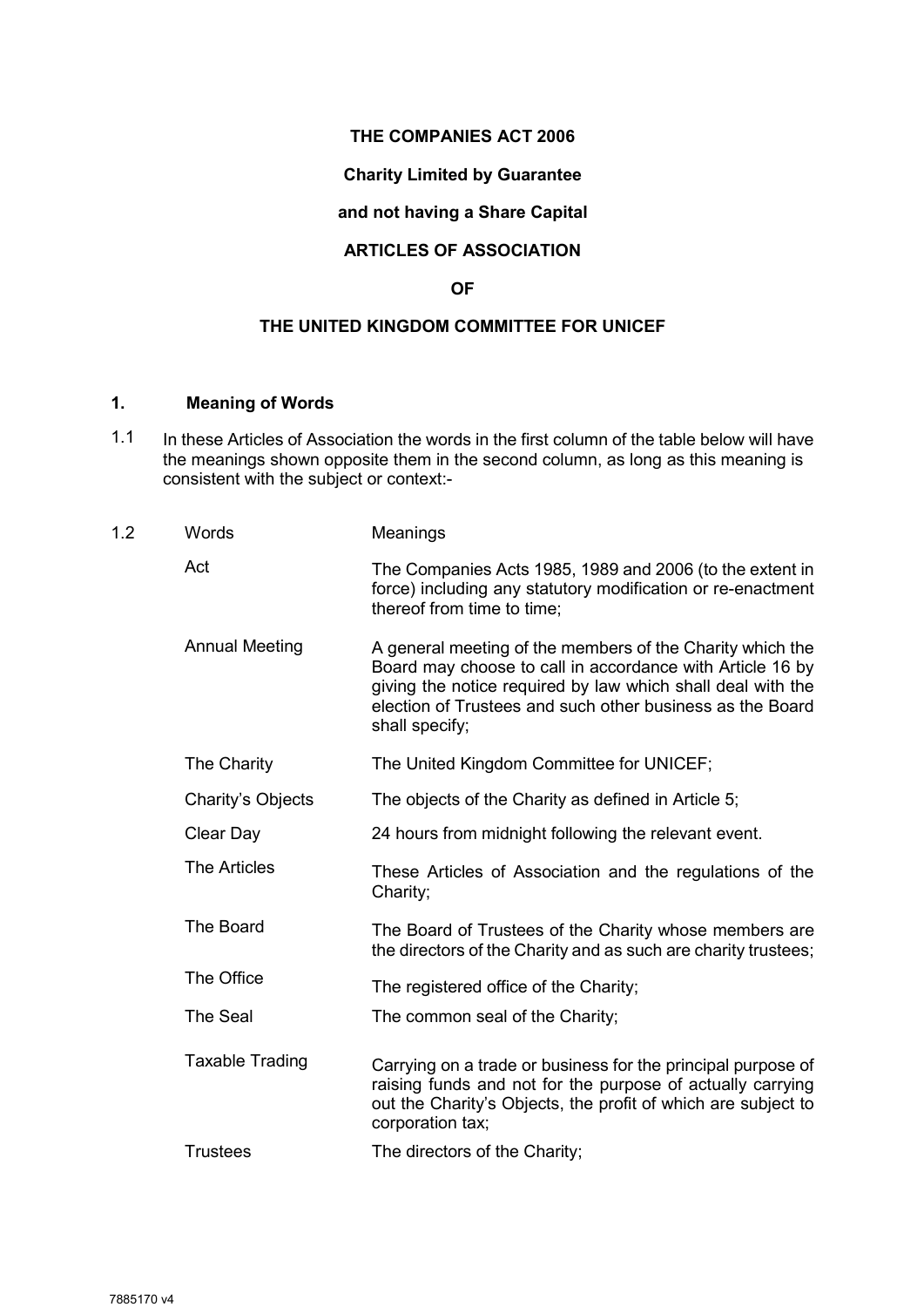| The United Kingdom | Great Britain and Northern Ireland;                                                                                                                                                               |
|--------------------|---------------------------------------------------------------------------------------------------------------------------------------------------------------------------------------------------|
| Month              | Calendar month;                                                                                                                                                                                   |
| In writing         | Written, printed or lithographed or partly one and partly<br>another, and other ways of showing and reproducing words<br>in a visible form including by fax or email or other electronic<br>means |

- 1.3 Words in the singular form include the plural and vice versa.
- 1.4 The words "person" or "people" include corporations.
- 1.5 Apart from the words defined above, any words or expression defined in the Act or any change to the Act in force when these Articles become binding on the Charity will have the same meanings in these Articles, provided they are consistent with the subject or context.
- 1.6 Headings are not part of these Articles.
- 1.7 Throughout these Articles of Association, "charitable" means charitable in accordance with the law of England and Wales provided that it will not include any purpose which is not charitable in accordance with section 7 of the Charities and Trustee Investment (Scotland) Act 2005. For the avoidance of doubt, the system of law governing these Articles of Association is the law of England and Wales.
- 1.8 Words indicating one gender shall include all genders.

# 2. The Constitution of the Charity; Rights of Inspection by Members

- 2.1 The Charity is established for the Charity's Objects shown in these Articles of Association.
- 2.2 A copy of these Articles and any standing orders must be available for inspection at the Office. Any member must be given a copy of these on payment of a reasonable fee fixed by the Board of Trustees.

#### 3. Name of Charity

3.1 The name of the Charity is, The United Kingdom Committee for UNICEF, called in this document "the Charity".

# 4. Registered Office

4.1 The registered office of the Charity will be in England and Wales.

# 5. Objects of the Charity

- 5.1 The objects of the Charity are:
- 5.2 To promote human rights for children (as set out in the Universal Declaration of Human Rights, the United Nations Convention on the Rights of the Child and other relevant United Nations conventions and declarations, and other relevant international and regional human rights instruments) throughout the world;
- 5.3 To further charitable work for children throughout the world including work through families and their communities for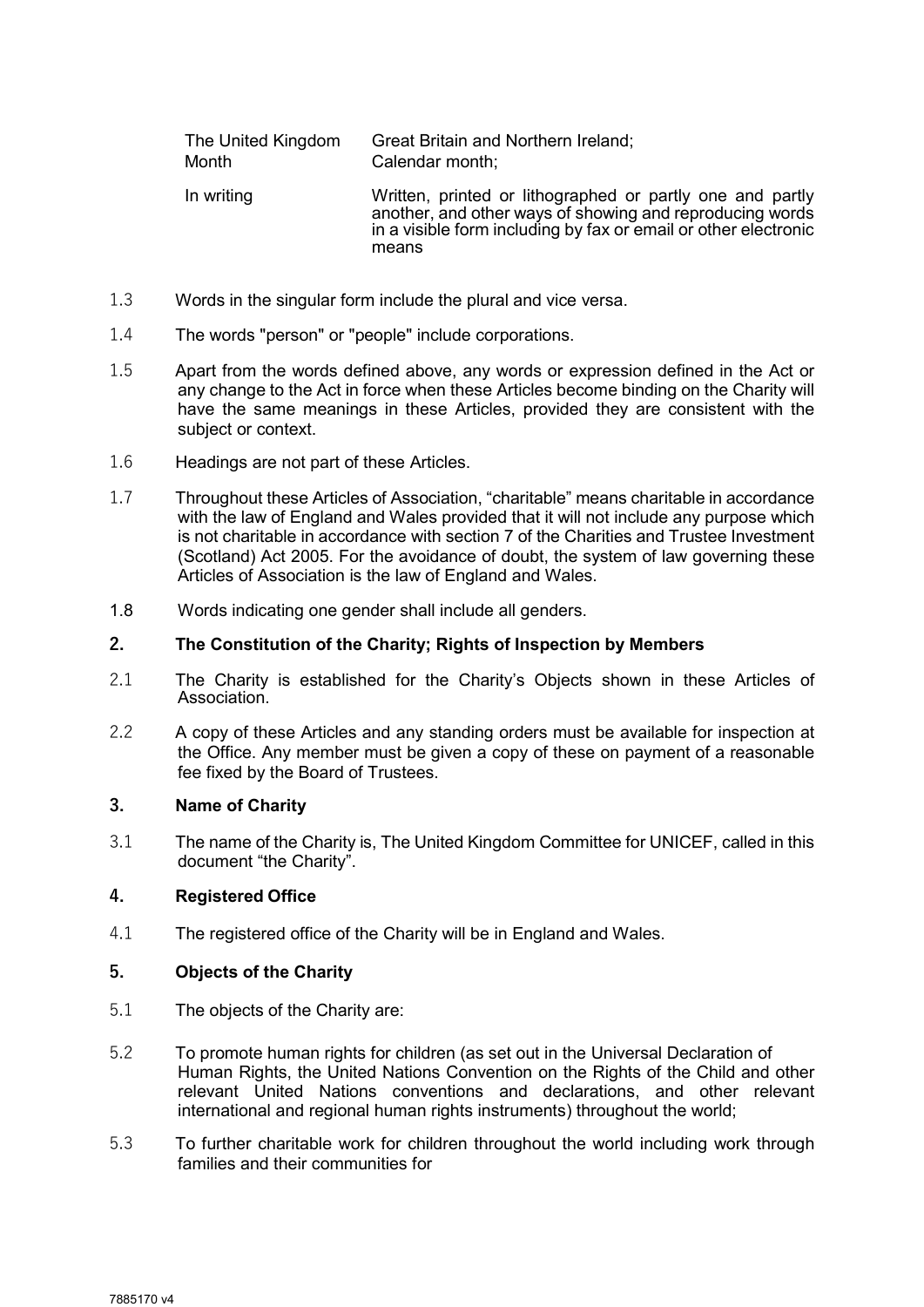- 5.3.1 The relief of poverty and need,
- 5.3.2 The provision of education and training,
- 5.3.3 The promotion and protection of, and provision for, health, and
- 5.3.4 The protection of children who are vulnerable to exploitation and abuse.

#### 6. What the Charity may do

- 6.1 The Charity may do anything lawful that may be necessary in order to promote the Charity's Objects, including the use of the following powers:-
	- 6.1.1 construct, alter, provide, manage, maintain, furnish and fit with all the necessary furniture and other equipment the buildings and any other premises or structure or land which the Charity may need for the Charity's Objects,
	- 6.1.2 employ and pay any employees and other staff, consultants, agents and advisers,
	- 6.1.3 subject to any consents required by law to raise funds and borrow moneys, invite and receive contributions or grants or enter into contracts seek subscriptions or raise monies in any other way,
	- 6.1.4 subject to any consent required by law to buy, take on lease, sell lease or otherwise dispose of, hire charge or mortgage or acquire any land or property of any sort and give or receive any guarantee or indemnity,
	- 6.1.5 promote, encourage or undertake study or research and disseminate the results of such study and research,
	- 6.1.6 produce, print and publish anything in written, oral or visual or electronic or any other media in furtherance of the Charity's Objects,
	- 6.1.7 provide or procure the provision of services, training, consultancy, advice, support, counselling and guidance, in furtherance of the Charity's Objects or any of them,
	- 6.1.8 promote and advertise the Charity's activities and give publicity to the work of UNICEF,
	- 6.1.9 engage in political activities provided that the Trustees are satisfied that the proposed activities will further the purposes of the Charity to an extent justified by the resources committed and that the activities are not the dominant means by which the Charity carries out the Charity's Objects,
	- 6.1.10 invest any money that the Charity does not immediately need in any investments, securities or properties,
	- 6.1.11 undertake any charitable trust or any UNICEF or charitable agency business which may promote the Charity's Objects,
	- 6.1.12 make all reasonable and necessary provision for the payment of pensions and superannuation and other benefits to or on behalf of employees and their dependents,
	- 6.1.13 raise funds other than by means of Taxable Trading,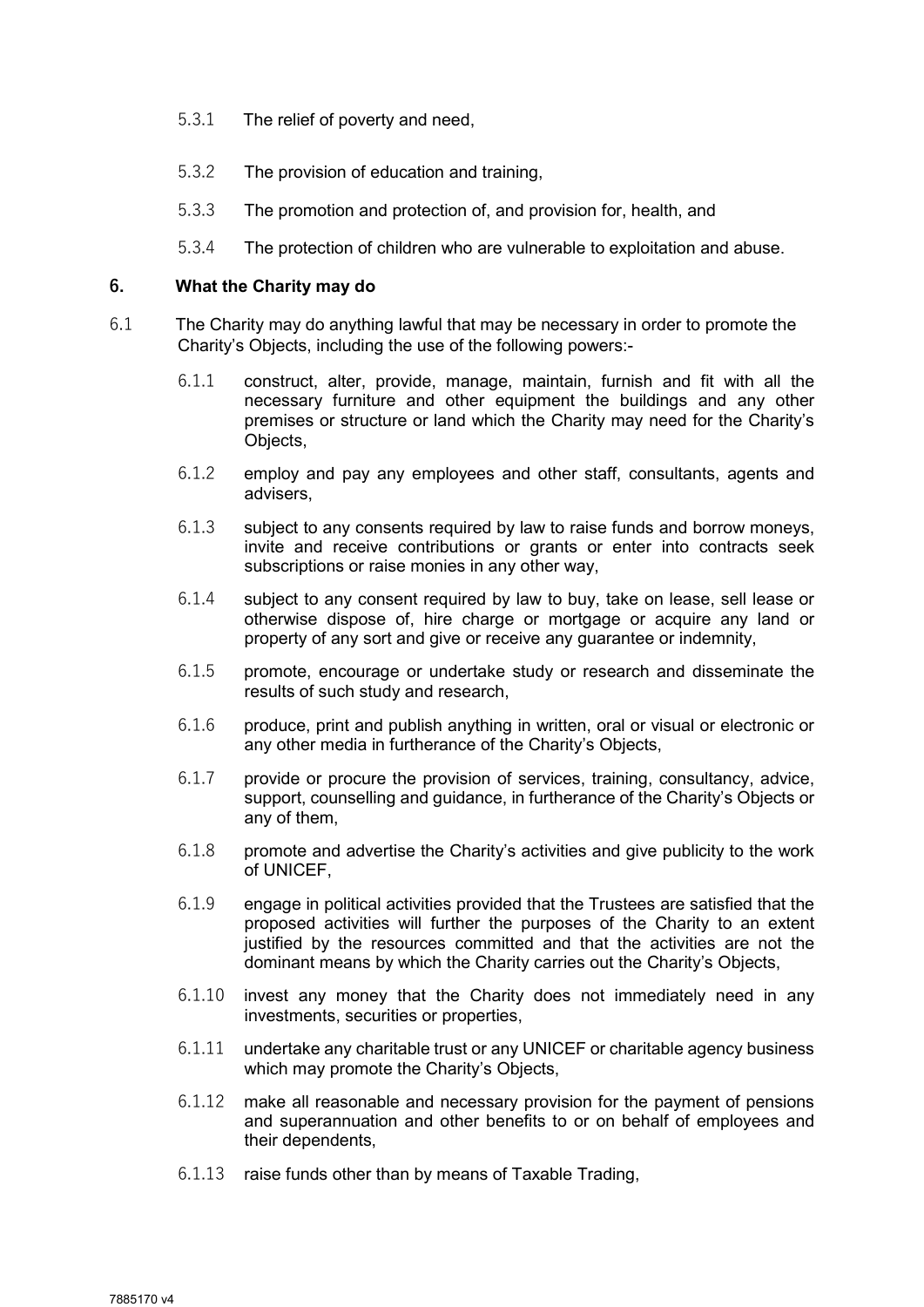- 6.1.14 establish, promote and otherwise assist any limited company or companies for the purpose of acquiring any property or of furthering in any way the Charity's Objects through trading and to establish the same either as wholly owned subsidiaries of the Charity or jointly with other persons, companies, government departments or local authorities and to finance the same if the Board of Trustees sees fit by way of loan or share subscription on commercial terms provided that the Charity shall seek professional legal advice before financing such companies,
- 6.1.15 establish support or join with any charitable companies, institutions, societies or associations whose objects are the same as or similar to its own,
- 6.1.16 purchase or otherwise acquire any of the property, assets and liabilities of any of the charities, institutions, liabilities of any of the charities, institutions, societies or associations with which the Charity is authorised to join, and perform any of their engagements,
- 6.1.17 transfer of any of the Charity's property, assets, liabilities and engagements to any of the charities, institutions, societies or associations with which the Charity is authorised to join,
- 6.1.18 open and operate banking accounts and other banking facilities,
- 6.1.19 enter into any arrangements with any governments, authorities or any person, charity or association necessary to promote any of the Charity's Objects,
- 6.1.20 insure any risks arising from the Charity's activities,
- 6.1.21 insure the Trustees against the costs of a successful defence to a criminal prosecution brought against them as charity trustees or against personal liability incurred in respect of any act or omission which is or is alleged to be a breach of trust or breach of duty, unless the trustee concerned knew that, or was reckless whether, the act or omission was a breach of trust or breach of duty,
- 6.1.22 make such ex gratia payments as are considered reasonable and fair with the consent of the Charity Commissioners,
- 6.1.23 delegate upon such terms and at such reasonable remuneration as the Charity may think fit to professional investment managers ("the Managers") the exercise of all or any of its powers of investment provided always that:
	- (a) the Managers shall be authorised to carry on investment business,
	- (b) the delegated powers shall be exercisable only within clear policy guidelines drawn up in advance by the Charity,
	- (c) the Managers shall be under a duty to report promptly to the Charity any exercise of the delegated powers and in particular to report every transaction carried out by the Managers of the Charity within 14 days and report regularly on the performance of investments managed by them,
	- (d) the Charity shall be entitled at any time to review, alter or terminate the delegation or the terms thereof,
	- $(e)$  the Charity shall be bound to review the arrangements for delegation at intervals not (in the absence of special reasons) exceeding 12 months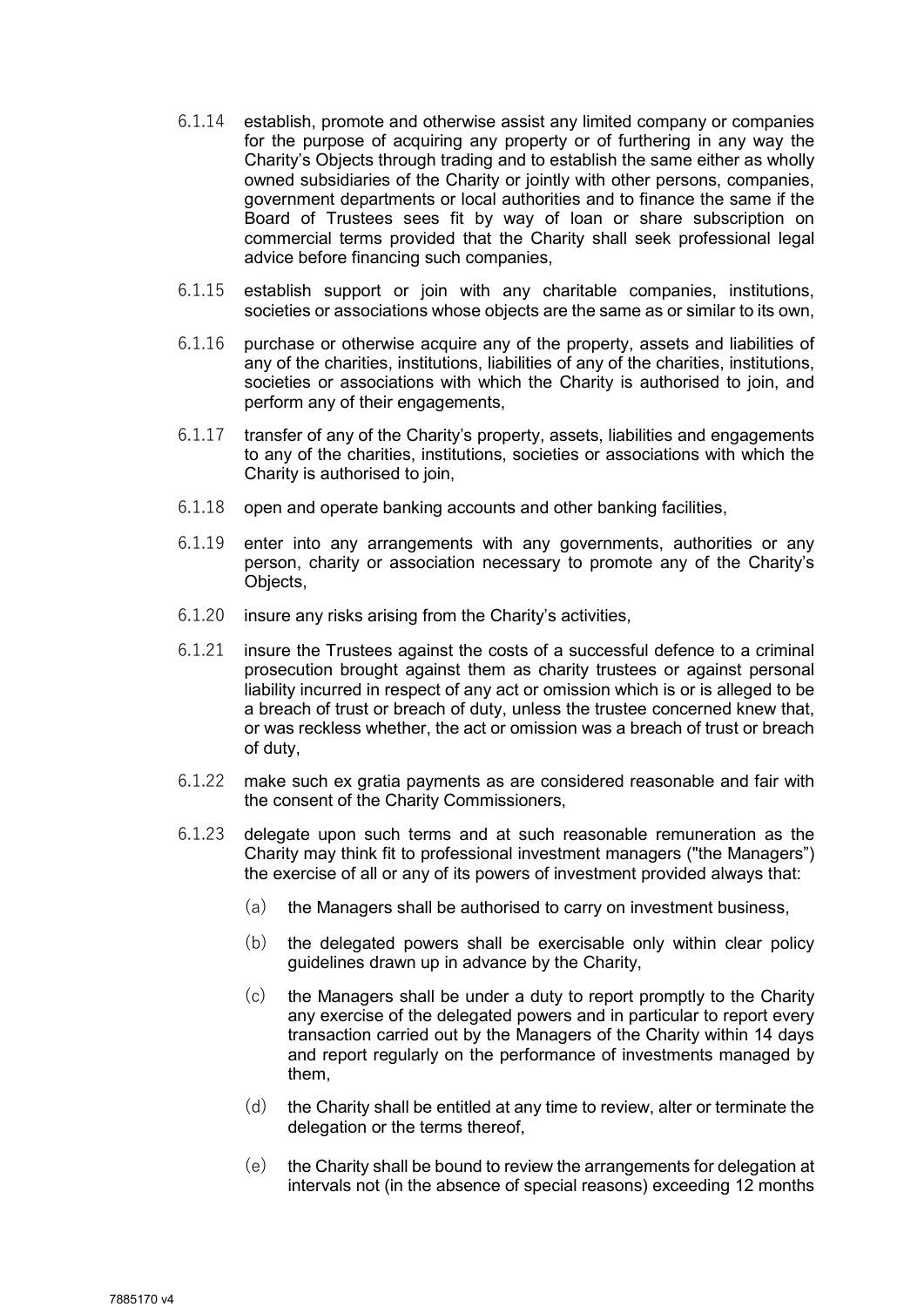but so that any failure by the Charity to undertake such reviews within the period of 12 months shall not invalidate the delegation,

- (f) the Charity shall be liable for any failure to take reasonable care in choosing the Managers, fixing or enforcing the terms upon which the Managers are employed; requiring the remedy of any breaches of those terms and otherwise supervising the Managers but otherwise shall not be liable for any acts and defaults of the Managers,
- 6.1.24 to permit any investments belonging to the Charity to be held in the name of any clearing bank, trust, corporation or stockbroking Charity which is a member of the Stock Exchange (or any subsidiary of any such stockbroking Charity) as nominee for the Charity and to pay any such nominee reasonable and proper remuneration for acting as such,
- 6.1.25 decline any donations to the Charity where acceptance is deemed by the Board not to be in the best interests of the Charity.

#### 7. Use of income and property

7.1 The income and property of the Charity shall be applied solely towards the promotion of the Charity's Objects. None of it may be paid or transferred directly or indirectly by way of dividend bonus or otherwise by way of profit to members of the Charity and no member of the Board of Trustees may be paid any salary or fees or receive any remuneration or other benefit in money or money's worth from the Charity in any way except as shown below under 'Allowed Payments'.

#### 8. Allowed Payments

- 8.1 The Charity may pay:-
	- 8.1.1 Subject to Article 8.1.7, reasonable and proper payment to any person for any services to the Charity provided such person is not a member of the Board of Trustees.
	- 8.1.2 Interest on the money lent by a member of the Charity or its Board of Trustees. The annual rate of interest must not be more than 2% below the base rate of one of the clearing banks or a rate of 3% whichever is the greater.
	- 8.1.3 Reasonable out-of-pocket expenses to any member of the Board of **Trustees**
	- 8.1.4 Reasonable and proper payment to a company of which a member of the Board of Trustees holds not more than a hundredth of the capital.
	- 8.1.5 Reasonable and proper rent of premises demised or let by any member of the Charity or its Board of Trustees.
	- 8.1.6 All reasonable and proper premiums in respect of indemnity insurance effected in accordance with the powers in these Articles.
	- 8.1.7 Reasonable and proper payment for the supply of goods or work where the Board of Trustees determines following full disclosure from the Board member concerned that it is not against the interest of the Charity. The Board member concerned shall not be present during discussion or vote on the matter. At no time may a majority of the Board be interested in such contracts.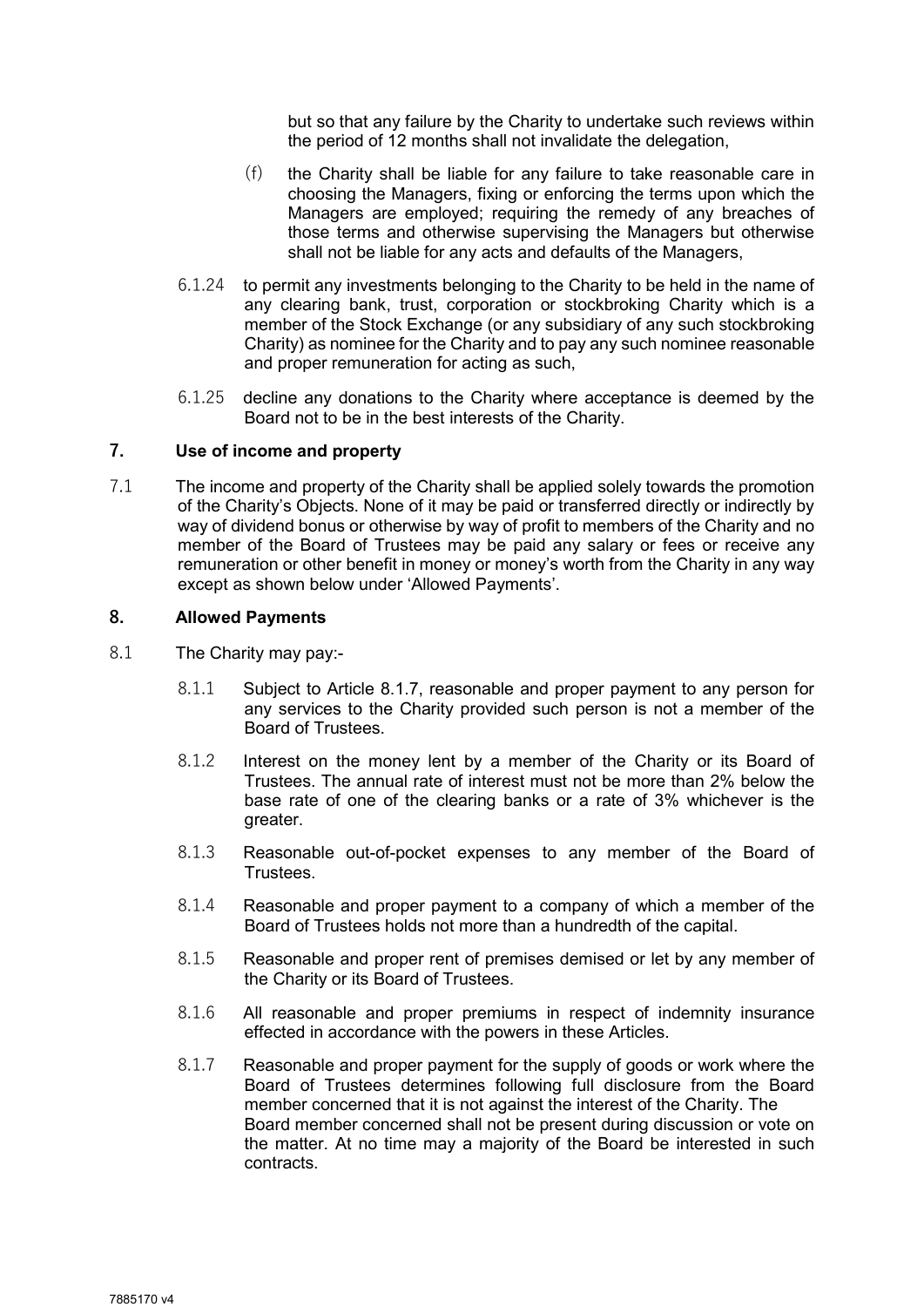8.1.8 The Charity may pay any payment due to a Trustee under the indemnity provisions set out in the Articles of Association.

# 9. Limited Liability

9.1 The liability of the members is limited.

#### 10. Guarantee by members of the Charity

- 10.1 Every member of the Charity agrees to contribute to the Charity £1 or any smaller amount required if:-
	- 10.1.1 The Charity is wound-up while he or she is a member or within a year afterwards; and
	- 10.1.2 The Charity has debts and liabilities, which it cannot meet out of its assets.

#### 11. Winding-up of the Charity

- 11.1 If the Charity is wound-up or dissolved, and there remains any property after all debts and liabilities have been met, the property must not be distributed among the members of the Charity. Instead it must be given or transferred to some other charitable institution or institutions. This other institution must have similar Objects to those of the Charity and must prohibit the distribution of its income and property among its members to an extent at least as great as that required by these Articles of Association.
- 11.2 The institutions will be chosen by the members of the Charity at or before the time when the Charity is wound-up or dissolved and if that cannot be done then the property shall be given to some other charity or charitable object.

# 12. Members

- 12.1 Subject as hereinafter provided, and upon payment of such annual sum as the Board of Trustees shall from time to time determine, membership of the Charity shall be open to individual persons only.
- 12.2 Each individual person who is a member of the Charity may nominate a proxy to attend and vote at any meeting of the Charity in his or her place provided that he or she shall have given 24 hours previous notice in writing to the Charity of his or her intention to do so naming the proxy.
- 12.3 No individual person shall become a member of the Charity save upon admission to membership by the Board of Trustees who without stating any reason may refuse to admit any individual person.
- 12.4 Members shall be appointed for a fixed term of two years or such varied term as the Board of Trustees shall approve. The Board of Trustees may by resolution extend the term of membership of any member for such further term as it thinks fit.
- 12.5 Members of the Charity at the date of adoption of this Article 12 as amended shall be deemed to have become members for a fixed term of two years from that date.
- 12.6 Fixed terms shall expire at the end of the general meeting in the second year after appointment or deemed appointment or where there is no general meeting, at the conclusion of the first Board of Trustees meeting in the year following the expiry of that second year since their appointment or deemed appointment on a fixed term.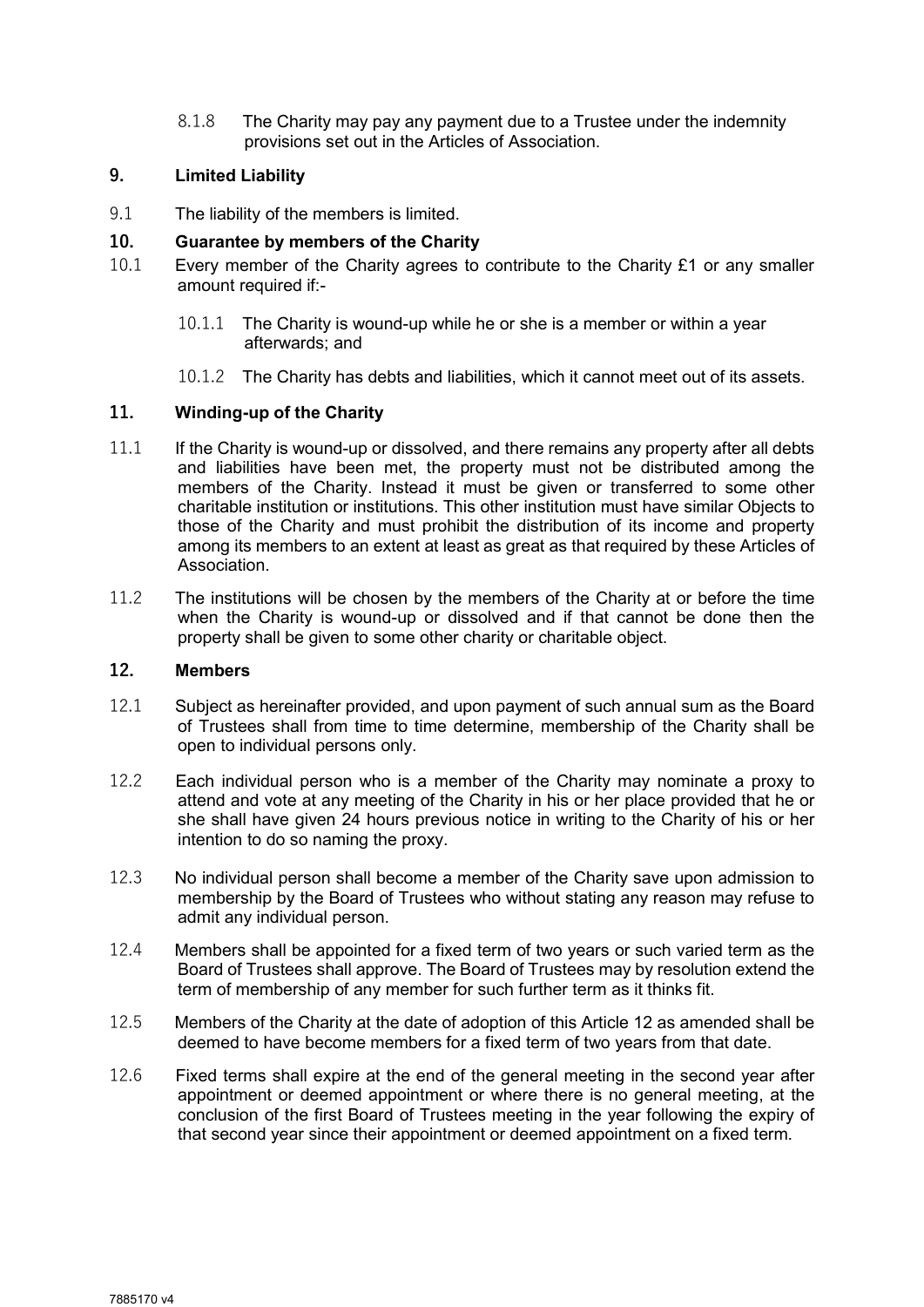# 13. No Transfer of Membership

13.1 None of the rights of any member of the Charity may be transferred or transmitted to any other person.

## 14. Ending of Membership

- 14.1 A member stops being a member of the Charity if:
	- 14.1.1 the member resigns from membership by giving notice in writing to the Charity; or
	- 14.1.2 membership is ended under Article 15; or
	- 14.1.3 a member's subscription (if any) remains unpaid six months after it is due or the member fails to respond in writing or by email or fax within two months to a notice asking him or her to confirm they wish to continue as a member, and the Board of Trustees resolves to end that person's membership; or
	- 14.1.4 at the expiry of any fixed term of membership.

#### 15. Determination of Membership

15.1 The Board of Trustees at their discretion may determine the membership of a member of the Charity being an individual person, whose actions in the view of the Board of Trustees are incompatible with membership.

# 16. General Meetings

- 16.1 Each year, the Charity must, unless the procedure in Article 16.2 has been followed, hold an annual general meeting in addition to any other general meeting in that year. The annual general meeting must be specified as such in the notices calling it.
- 16.2 To the extent that the Companies Act 2006 is in force and no longer requires the Charity to hold an annual general meeting the Board may decide, by a 75% majority of those present and voting on the resolution, that an annual general meeting shall not be held but an Annual Meeting shall be held instead. The Board may at any time reverse this decision by a 75% majority of those present and voting on the resolution. In addition any reference in these Articles to an act taking place at or in reference to an annual general meeting, other than the requirement for the Charity to send to its members the documents set out in Article 61, shall be construed as "annual general meeting or Annual Meeting".

# 17. General Meetings

17.1 All general meetings except annual general meetings are called general meetings.

#### 18. Calling of General Meetings

18.1 The Board of Trustees may call a general meeting whenever they wish. Such a meeting must also be called if not less than 5% of the members request it in accordance with the Act.

# 19. Notice of General Meetings

19.1 An annual general meeting or a general meeting must be called by giving at least 14 Clear Days' notice in Writing (for the purposes of this Article "in Writing" includes notice given by website in accordance with Article 63.5). Such notices must specify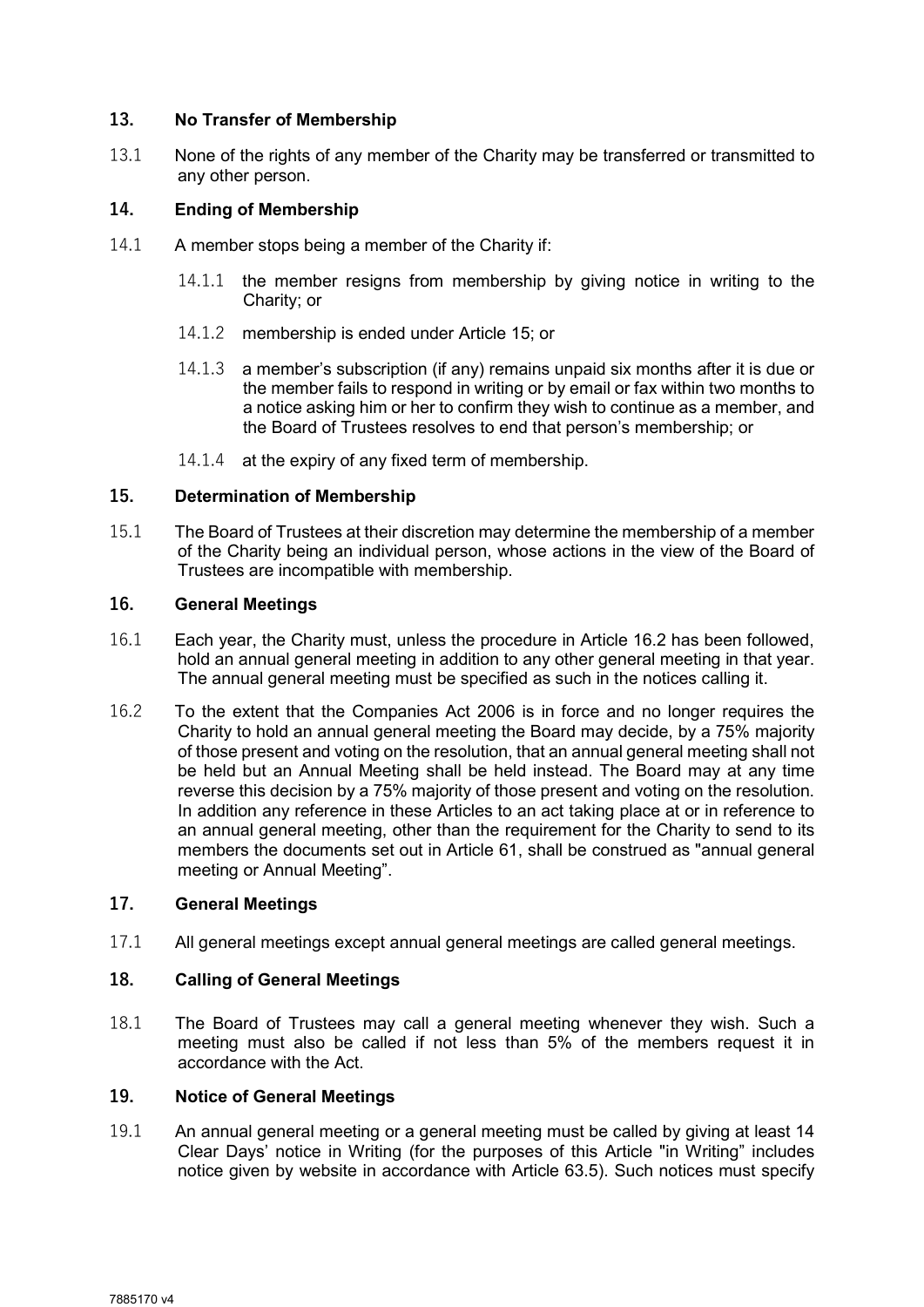the place, date, time and the general nature of any business and, in the case of a special resolution the exact wording of the resolution must be set out in the notice. The notice must also include a statement informing the members of their right to appoint a proxy to exercise their rights to attend, speak and vote at the meeting. Notice of the meeting must be given to everyone entitled by these Articles to receive it and must be given in accordance with these Articles. A meeting may be held on shorter notice if it is agreed by not less than 90% of the members entitled to attend and vote at it.

19.2 Where the Charity's auditors are deemed reappointed in accordance with the Act, the Trustees shall fix the auditors' remuneration.

# 20. Ordinary and Special Business at General Meetings

20.1 At a general meeting all business will be treated as special business.

# 21. Quorum

21.1 Business may be done at a general meeting only if a quorum of members is present when the meeting begins to deal with its business. A quorum is 12 members, whether present in person or by proxy, unless shown differently below.

# 22. Adjournment if no Quorum

- 22.1 If the meeting is called by the demand of members, it must be dissolved if, within half an hour after the appointed starting time, a quorum is not present. If called in another way, the meeting must be adjourned to another day, time and place as the Board of Trustees may decide.
- 22.2 If at the adjourned meeting a quorum is not present within half an hour after the appointed starting time, the members present will be a quorum.

# 23. Chairperson

23.1 The President of the Charity or if he or she is not available, the Chairperson of the Charity shall preside as Chairperson at every general meeting of the Charity. If there is no Chairperson, or if he or she is not present within 15 minutes after the appointed starting time or is unwilling to take the chair the members of the Charity present must elect a Trustee, or if none is present or willing to act as Chairperson, one of their number to be chairperson of the meeting.

#### 24. Adjournment of the Meeting

- 24.1 The Chairperson may, with the consent of any meeting at which a quorum is present (and must if so directed by the meeting), adjourn the meeting from time to time and from place to place But no business may be done at any adjourned meeting except business left unfinished at the meeting from which the adjournment took place.
- 24.2 When a meeting is adjourned for 30 days or more, notice of the adjourned meeting must be given as for the original meeting. Apart from that, it is not necessary to give any notice of an adjourned meeting nor of the business to be done at it.

# 25. Voting on Resolutions

25.1 At any general meeting a resolution (save for the election of Officers and Elected Board Members) put to the vote of the meeting is decided by a simple majority on a show of hands unless a poll is demanded (before or after the result of the show of hands is declared). A poll can be demanded by the Chairperson or at least two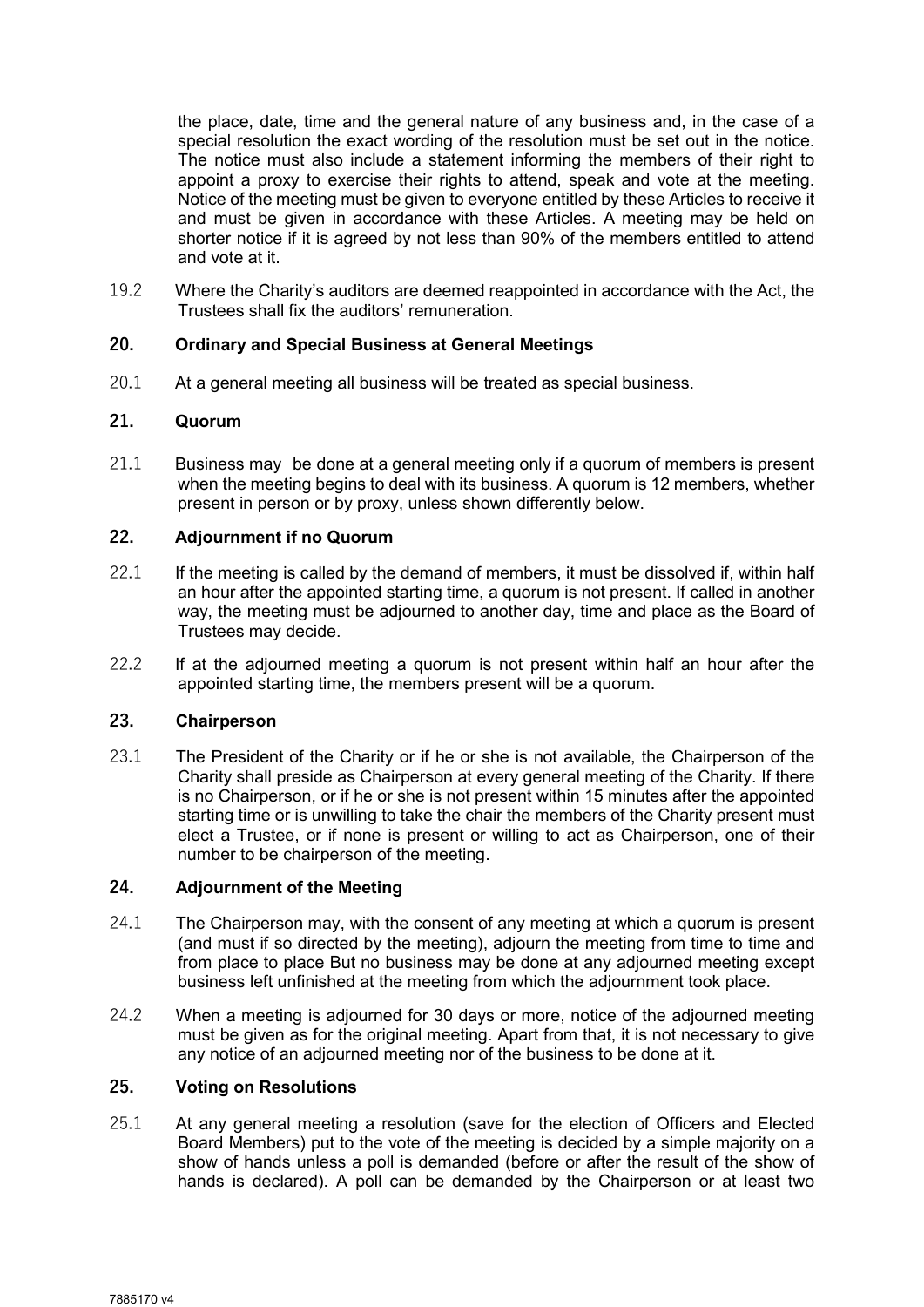members or by a member or members representing not less than 10% of the total voting rights of all the members having the right to vote on the resolution.

#### 26. Declaration of Chairperson is Final

- 26.1 Unless a poll is demanded, the Chairperson's declaration that a resolution has been carried by a particular majority or lost on a show of hands and an entry saying so in the minute book is conclusive evidence of the result. The number or proportion of the votes need not be entered in the minute book.
- 26.2 The demand for a poll may be withdrawn.

## 27. When a poll is taken

- 27.1 A poll must be taken immediately, if it is correctly demanded to elect a Chairperson or to decide upon an adjournment. Polls about other things will be taken whenever the Chairperson says so. Business which is not the subject of a poll may be dealt with before or during the poll.
- 27.2 The Chairperson will decide how a poll will be taken. The result of a poll will be treated as a resolution of the meeting.

#### 28. Voting and Speaking

- 28.1 Every member or their proxy present has one vote including the Chairperson. If the votes are level, the Chairperson has a casting vote.
- 28.2 A member of the Board of Trustees, in their capacity as a member of the Charity, shall have the same rights to attend, vote and speak as a member.

#### 29. Written Agreement to Resolution

- 29.1 Unless the law says otherwise, members may pass a valid resolution without a meeting being held. But for the resolution to be valid:
	- 29.1.1 it must be in writing;
	- 29.1.2 In the case of a special resolution it must be signed by at least 75% of all those members entitled to receive notice of and to attend general meetings;
	- 29.1.3 In the case of an ordinary resolution it must be signed by a majority of all those members entitled to receive notice of and to attend general meetings;
	- 29.1.4 it may consist of two or more documents in identical form signed by members.

#### 30. Management by members of the Board of Trustees

- 30.1 The business of the Charity is managed by the Board of Trustees. They may pay all the expenses of promoting and registering the Charity. They may use all powers of the Charity which are not, by the Act or by these Articles, required to be used by a general meeting of the Charity But the members of the Board of Trustees are at all times governed first by the Act, second by these Articles, and third by any standing orders.
- 30.2 General meetings cannot make a regulation that overrides these Articles. Nor can they make one which invalidates any prior act of the members of the Board of Trustees which would otherwise have been valid.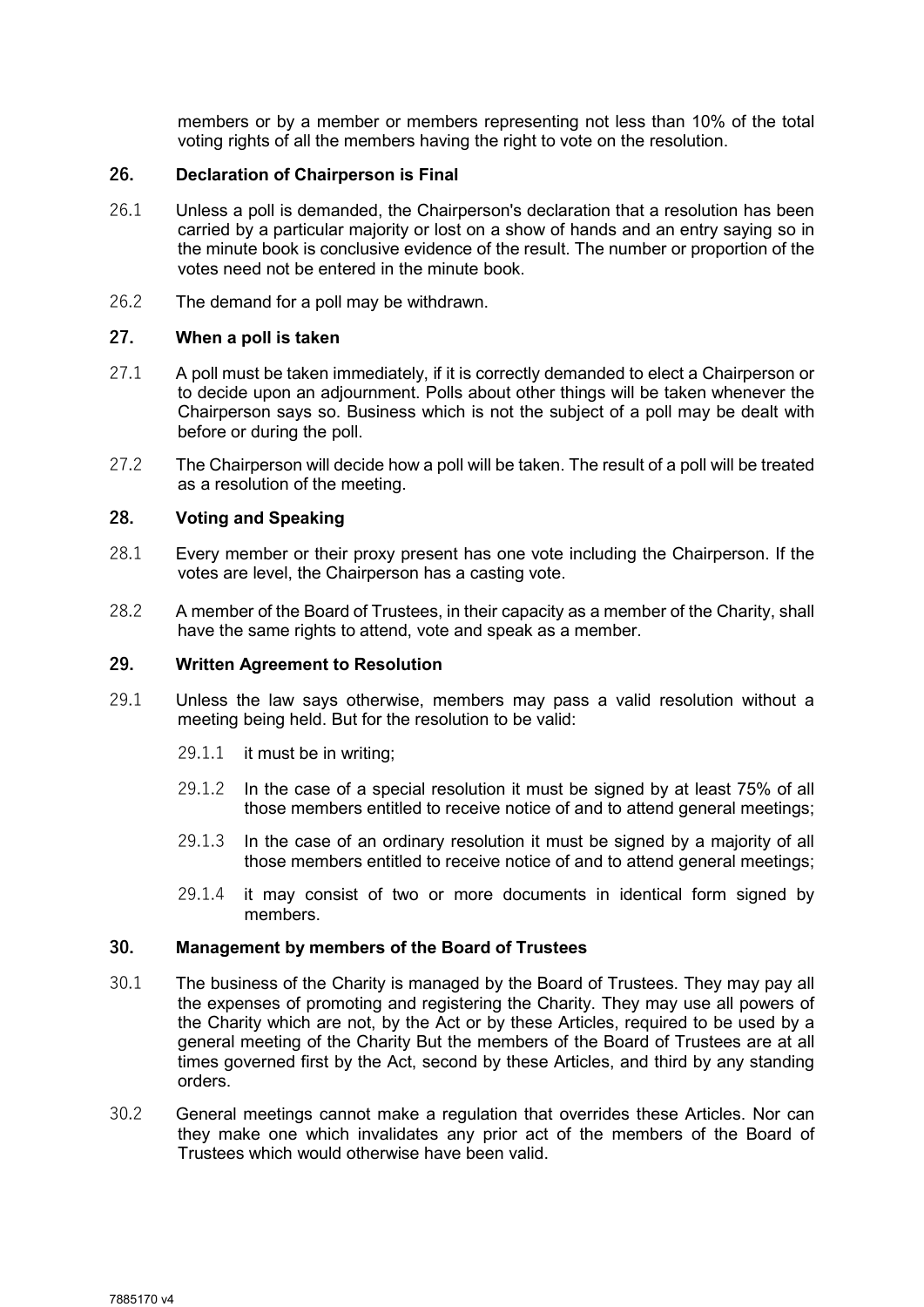# 31. Powers of the Board of Trustees

- 31.1 The Board of Trustees may subject to such consents as the law requires use all the powers of the Charity to
	- 31.1.1 borrow money,
	- 31.1.2 mortgage or charge its property or any part of it,
	- 31.1.3 issue debentures, debenture stock or other securities, whether outright or as security for any debt, liability or obligation of the Charity or any charitable third party,
	- 31.1.4 resolve pursuant to these Articles of Association to effect indemnity insurance notwithstanding their interest in such a policy.

#### 32. Payment of Subscriptions

32.1 All members shall pay the subscriptions that the Board of Trustees may decide from time to time.

#### 33. Cheques and Bills etc

33.1 All cheques, promissory notes, drafts, bills of exchange and other negotiable instruments and all receipts for money paid to the Charity shall indicate the name of the Charity in full and must be signed, drawn, accepted, endorsed, or otherwise made in the way that the Board of Trustees decides from time to time and cheques shall be signed by two Trustees unless the Board of Trustees otherwise decides.

# 34. Indemnity for Trustees

- 34.1 In the management of the affairs of the Charity no Trustee shall be liable (to the extent permitted by the Act) for any loss to the property of the Charity arising by reason of:
	- 34.1.1 improper investment made in good faith (so long as the Trustee sought professional advice before making such investment); or
	- 34.1.2 negligence or fraud of any agent employed by any Trustee in good faith (provided reasonable supervision shall have been exercised); or
	- 34.1.3 any mistake or omission made in good faith by any Trustee; or
	- 34.1.4 by reason of any other matter or thing other than fraud, wrongdoing or wrongful omission on the part of the Trustee.
- 34.2 Subject to and to the extent permitted by the Act, but without prejudice to any indemnity to which he may otherwise be entitled every Trustee may be indemnified out of the assets of the Charity against all costs and liabilities incurred by him in relation to any proceedings (whether criminal or civil) which relate to anything done or omitted or alleged to have been done or omitted by him as a Trustee save that no Trustee shall be entitled to be indemnified:
	- 34.2.1 for any liability incurred by him to the Charity or any associated company of the Charity (as defined by the Act for these purposes);
	- 34.2.2 for any fine imposed in criminal proceedings;
	- 34.2.3 for any sum payable to a regulatory authority by way of a penalty in respect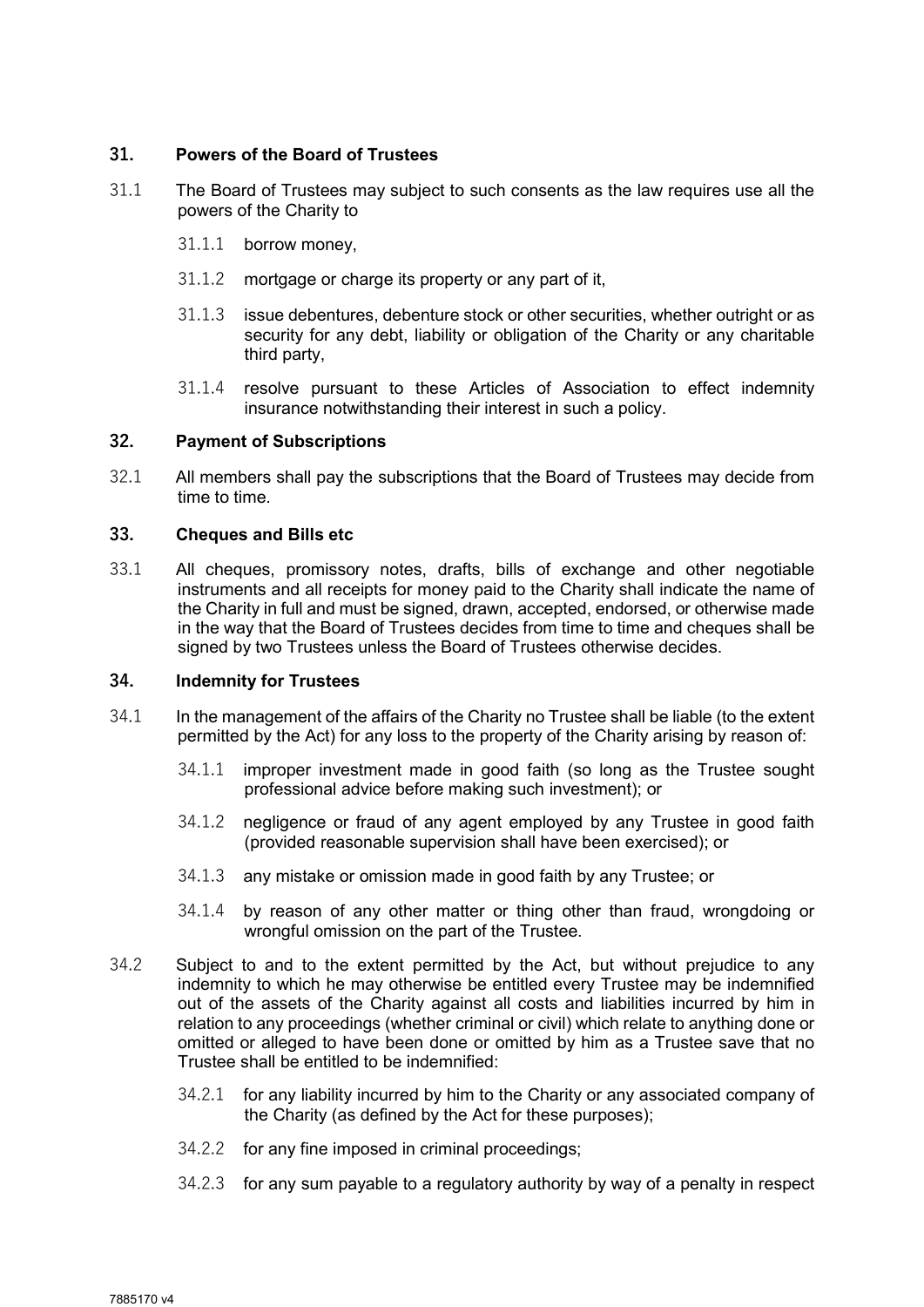of non-compliance with any requirement of a regulatory nature howsoever arising;

- 34.2.4 for any costs for which he has become liable in defending any criminal proceedings in which he is convicted and such conviction has become final;
- 34.2.5 for any costs for which he has become liable in defending any civil proceedings brought by the Charity or an associated company in which a final judgment has been given against him; and
- 34.2.6 for any costs for which he has become liable in connection with any application under sections 144(3) or (4) or 727 of the Act in which the court refuses to grant him relief and such refusal has become final.
- 34.3 Every Trustee may have funds provided to him by the Charity to meet expenditure incurred or to be incurred in any proceedings (whether civil or criminal) brought by any party which relate to anything done or omitted or alleged to have been done or omitted by him as a Trustee, provided that he will be obliged to repay such amounts no later than:
	- 34.3.1 in the event he is convicted in proceedings, the date when the conviction becomes final;
	- 34.3.2 in the event of judgment being given against him in proceedings, the date when the judgment becomes final; or
	- 34.3.3 in the event of the court refusing to grant him relief on any application under sections 144(3) or (4) or 727 of the Act, the date when refusal becomes final.

#### 35. Payment of reasonable expenses to members of the Board

35.1 The members of the Board of Trustees may be paid reasonable out-of-pocket expenses that they have properly incurred in connection with the business of the Charity but shall not be paid any other remuneration save as permitted in these Articles of Association.

#### 36. The Keeping of Minutes

- 36.1 The Board of Trustees must have minutes entered in the minute books
	- 36.1.1 of all appointments of Officers by the Board of Trustees,
	- 36.1.2 of the names of the members of the Board of Trustees present at each of its meetings and of any committee of the members of the Board of Trustees,
	- 36.1.3 of all resolutions and proceedings at all meetings of
		- (a) The Charity,
		- (b) The Board of Trustees,
		- (c) Sub-committees of the Board of Trustees.

#### 37. Officers

37.1 The Board of Trustees shall elect from among themselves a Chairperson, two Vice Chair persons, a Treasurer and such other officers (the "Officers"), not exceeding two, as they may from time to time deem necessary.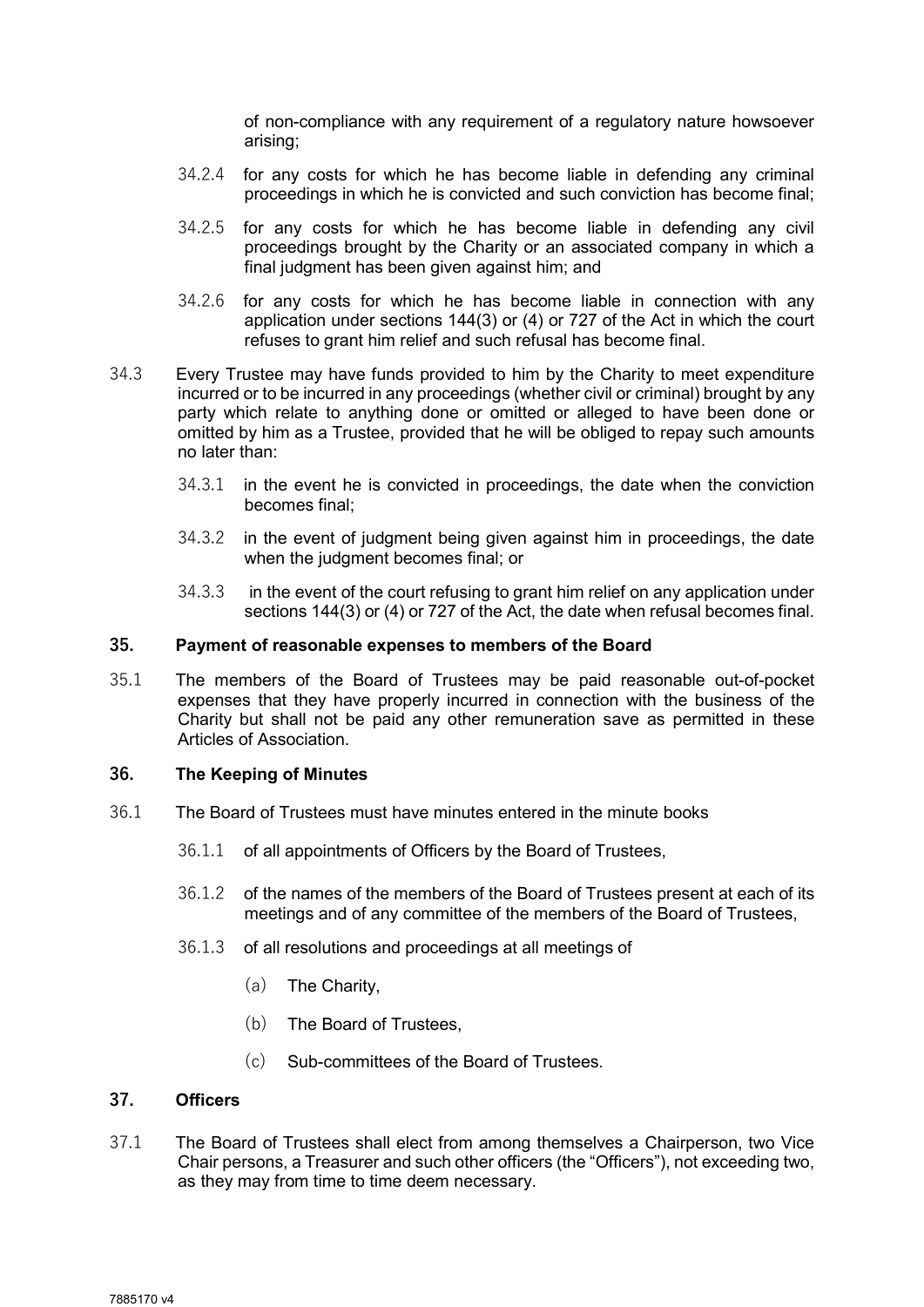- 37.2 Officers, other than those elected to fill vacancies, shall generally be elected at the first meeting of the Board after the annual general meeting to hold office for a term not exceeding the remainder of their term on the Board.
- 37.3 The Officers shall, subject to the maximum term of office on the Board, be eligible for re-election following expiry of their term in office.

#### 38. The President

- 38.1 Subject to Article 38.3 the President of the Charity shall hold office from the end of the annual general meeting at which he or she is elected by the members of the Charity and shall hold office for up to three terms of three years.
- 38.2 The President shall not be a member of the Board of Trustees but he or she may attend and speak at meetings of the Board of Trustees but shall not have the right to vote.
- 38.3 Where a President shall cease to hold office prior to the end of his or her period of office, the Board of Trustees shall be entitled to either:
	- 38.3.1 fill such vacancy by appointing a replacement and such replacement shall hold the office of President until the next annual general meeting at which he or she will then be eligible for election by the members of the Charity as the President. If so elected the President shall be entitled to hold office for up to three terms of three years and his or her period of office as President prior to the annual general meeting at which he or she was elected by the members of the Charity shall be excluded for the purposes of calculating his or her maximum period of office; or
	- 38.3.2 act in accordance with the provisions of Article 40A.

#### 39. The composition of the Board of Trustees

- 39.1 The Board of Trustees shall consist of
	- 39.1.1 not less than seven nor more than sixteen elected Board members (the

"Elected Board Members"),

- 39.1.2 not more than six persons properly co-opted under the provisions of these Articles.
- 39.2 The maximum term of service on the Board of Trustees for
	- 39.2.1 any Officer of the Charity shall be nine consecutive years,
	- 39.2.2 any other Trustee of the Charity shall be six consecutive years.
- 39.3 A member of the Board of Trustees who has served on the Board for a maximum consecutive period allowed shall not be eligible for re-election or reappointment until one year has elapsed from the date of expiry of his or her last term of service on the Board.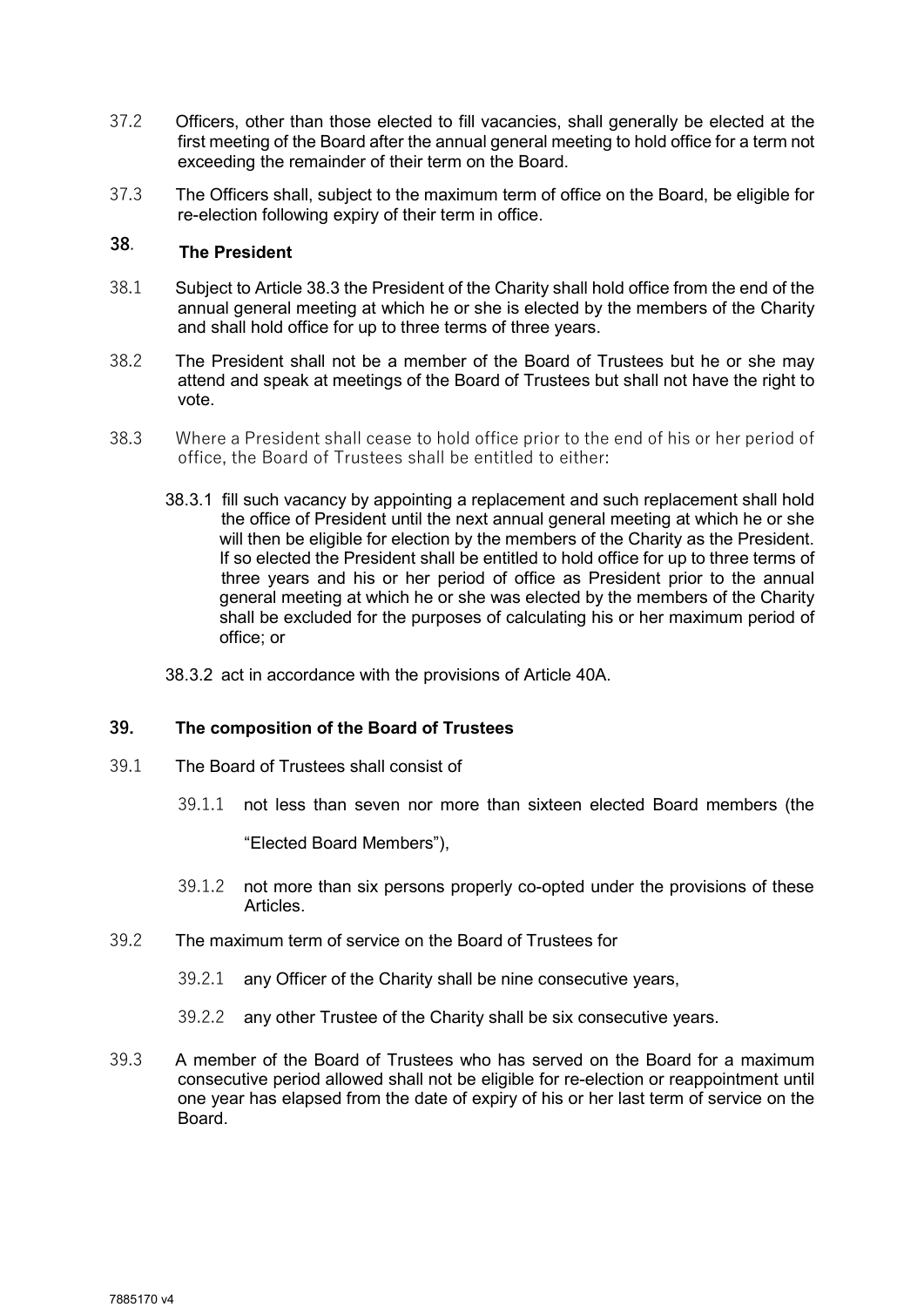#### 40. Election of the President and Elected Board Members

- 40.1 The members of the Charity shall elect by postal ballot the President and the Elected Board Members:
	- 40.1.1 nominations for the President and Elected Board Members shall be submitted in writing to the Charity no later than 42 days before the date of the annual general meeting;
	- 40.1.2 ballot papers shall be sent by post to all the members of the Charity no later than 21 days before the date of the annual general meeting;
	- 40.1.3 the counting of the ballot papers shall take place at or prior to the annual general meeting;
	- 40.1.4 the election of the President and the Elected Board Members shall be carried by a simple majority of the votes cast and in case of equality of votes the Chairperson shall decide between those candidates by lot, and proceed as if the candidate on whom the lot falls had received an additional vote;
	- 40.1.5 in case the vote of any members voting by post shall be uncertain or spoilt, or should doubt arise as to the intention of the member so voting the Chairperson shall have an absolute discretion to reject the vote;
	- 40.1.6 where there are no more nominations than vacant posts the names of candidates shall be presented to the annual general meeting for approval without the necessity of a postal ballot.

#### 40A. Election of the President at a general meeting

The Board of Trustees may decide at any time that the election of the President is to take place at a general meeting as opposed to at the annual general meeting, and the members of the Charity shall elect by postal ballot the President:

- 40A.1.1 nominations for the President shall be submitted in writing to the Charity no later than 42 days before the date of the general meeting,
- 40A.1.2 ballot papers shall be sent by post to all the members of the Charity no later than 21 days before the date of the general meeting,
- 40A.1.3 the counting of the ballot papers shall take place at or prior to the general meeting,
- 40A.1.4 the election of the President shall be carried by a simple majority of the votes cast and in case of equality of votes the Chairperson shall decide between those candidates by lot, and proceed as if the candidate on whom the lot falls has received an additional vote,
- 40A.1.5 in case the vote of any members voting by post shall be uncertain or spoilt, or should doubt arise as to the intention of the member so voting the Chairperson shall have an absolute discretion to reject the vote,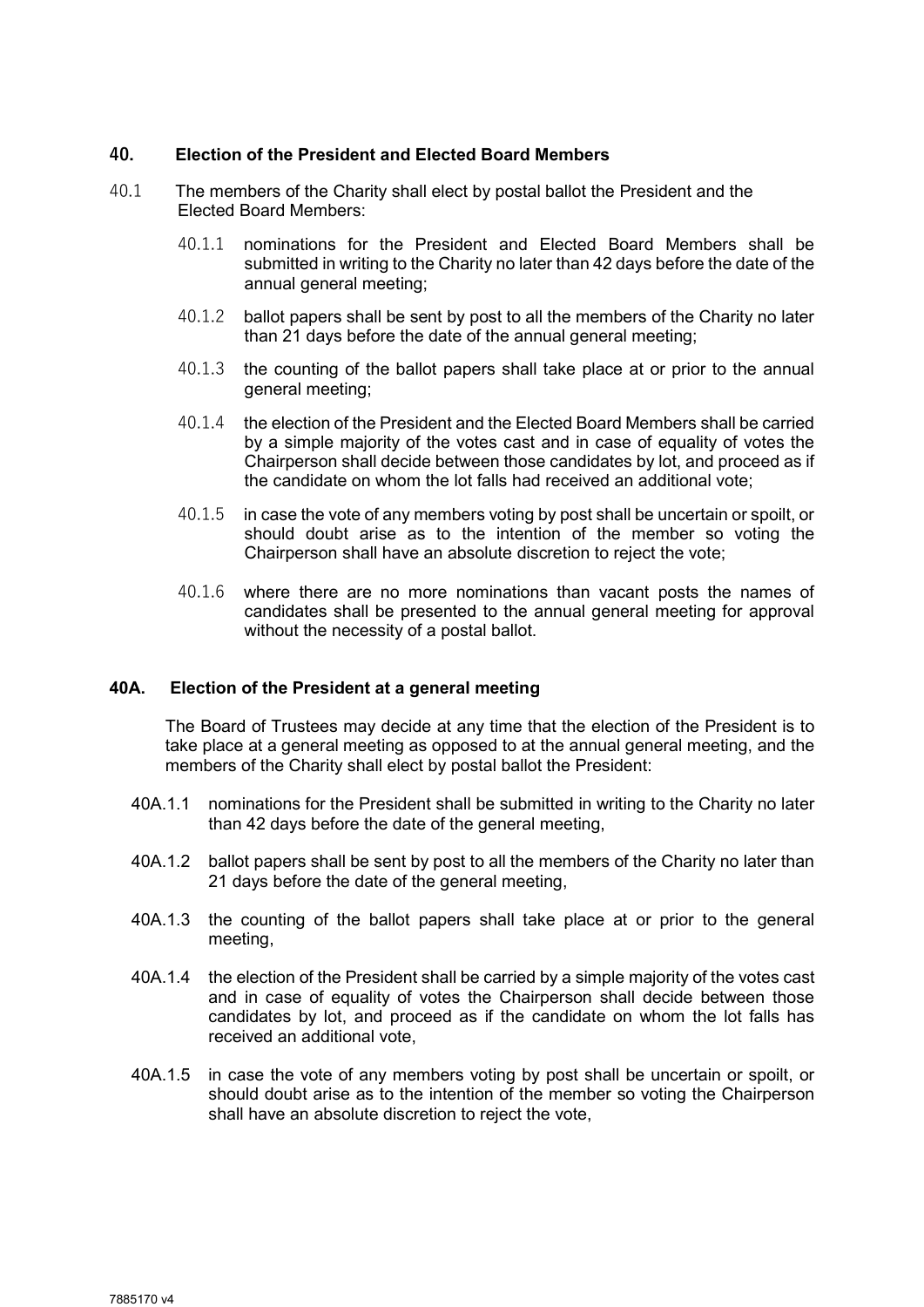40A.1.6 where there are no more nominations than vacant posts the names of the candidates shall be presented to the general meeting for approval without the necessity of a postal ballot,

40A.1.7 a President elected in accordance with this Article 40A shall hold office from such date of election and for up to three terms of three years from the end<br>of the annual general meeting following his or her initial election. annual general meeting following his or her initial election.

## 41. Retirement of Trustees

41.1 At every annual general meeting all co-opted trustees shall retire. The President and any elected trustees, for whom it is the third annual general meeting since election, shall retire. Trustees shall be eligible for re-election subject to the maximum term of office.

#### 42. Term of Office

- 42.1 In all Articles dealing with the term of office of members of the Board references to years shall mean the period between each annual general meeting rather than calendar years.
- 42.2 Any period as a co-opted or appointed Board member shall be included in the calculation of the maximum uninterrupted term of office such that the period from his date of co-option or appointment to the next annual general meeting shall be included for the purposes of such calculation as a year of service if more than two months passed between the date of his co-option or appointment and the date of the next annual general meeting. If less than two months passes between the date of co-option or appointment and the next annual general meeting the period shall be ignored.

#### 43. Notification of Change of members of the Board of Trustees to the Registrar of **Companies**

43.1 All appointments, retirements or removals of members of the Board of Trustees must be notified to the Registrar of Companies.

# 44. Casual Vacancies and co-option of members of the Board of Trustees

- 44.1 A casual vacancy in the office of Elected Board Member may be filled by appointment by the Board of Trustees, such appointee shall hold office until the next annual general meeting.
- 44.2 In addition the Board of Trustees may co-opt not more than six persons as additional members of the Board of Trustees such persons shall hold office until the next annual general meeting and on the expiry of that period may be elected to the Board as any other form of Board member but may not be re-co-opted on to the Board.

# 45. Ending of Board of Trustees Membership

- 45.1 A member of the Board of Trustees must cease to be a Trustee if he or she-
	- 45.1.1 is employed by the Charity or holds any office of profit under the Charity, or
	- 45.1.2 becomes bankrupt or makes any arrangement or composition with his or her creditors generally, or
	- 45.1.3 becomes barred from membership of the Board of Trustees because of any order made under the Act or by virtue of the Charities Act 2011 (including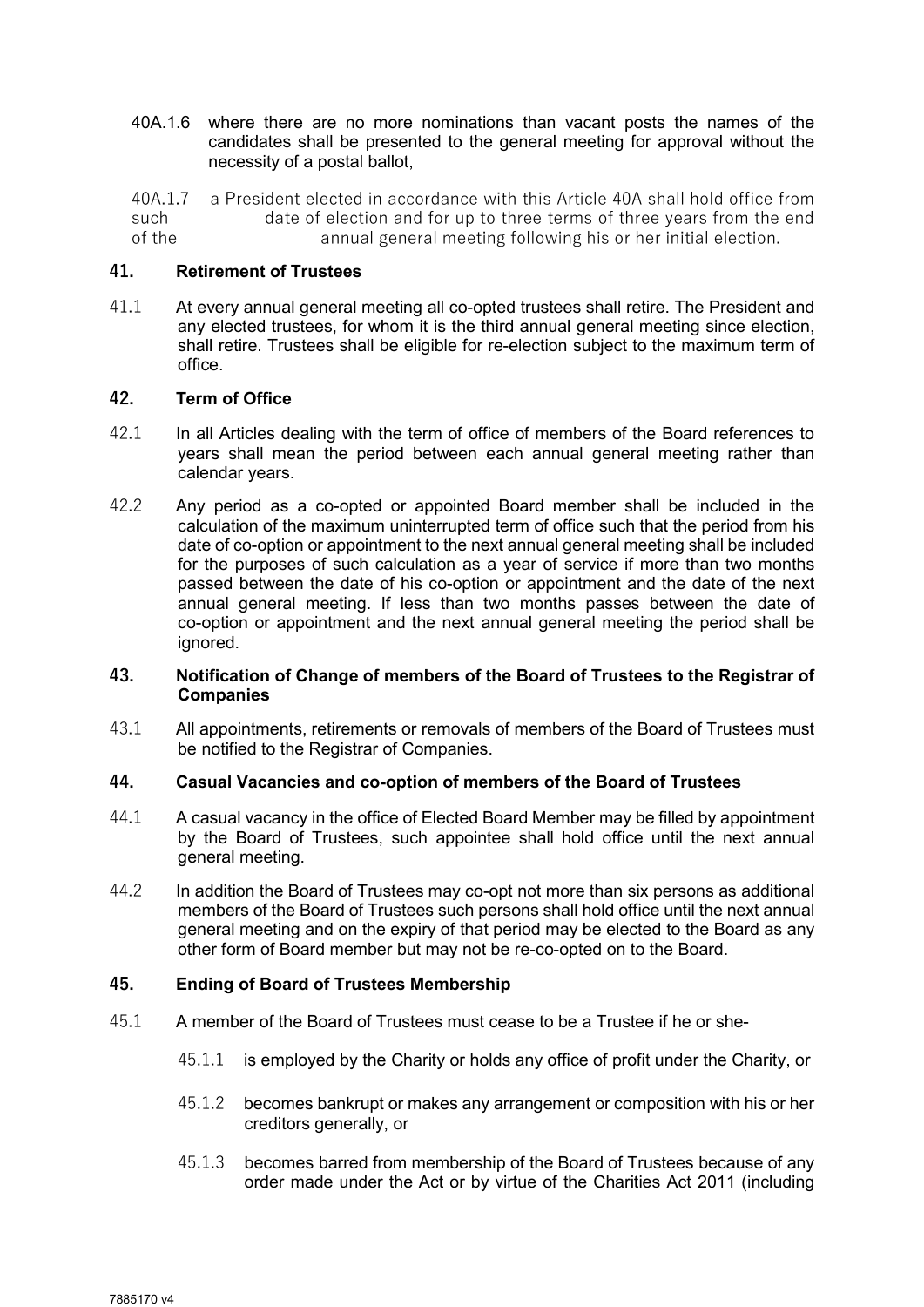any statutory modification or re-enactment thereof), or

- 45.1.4 becomes incapable by reason of mental disorder, illness or injury of managing and administering his or her own affairs, or
- 45.1.5 resigns the office by notice in writing to the Charity but only if at least two members of the Board of Trustees will remain in office when the resignation takes effect, or
- 45.1.6 is directly or indirectly involved in any contract with the Charity and fails to declare the nature of his or her interest in the proper way. The proper way is by giving notice at the first meeting at which the contract is discussed or the first meeting after the member of the Board became interested in the contract, or

45.1.7 is removed from office.

#### 46. Removal of a member of the Board of Trustees by a General Meeting

- 46.1 A general meeting of the Charity may remove any member of the Board of Trustees before the end of his or her period of office whatever the rest of these Articles or any agreement between the Charity and the member may say.
- 46.2 Removal can take place only by the Charity passing an ordinary resolution saying so. At least 28 days' notice must be given to the Charity and at least 21 days' notice to the membership. Once the Charity receives such notice it must immediately send a copy to the member of the Board of Trustees concerned. He or she has a right to be heard at the general meeting. He or she also has the right to make a written statement of reasonable length. If the statement is received in time it must be circulated with the notice of the meeting. If it is not sent out, the member may require it to be read to the meeting.

#### 47. Determination of Office

- 47.1 Any Trustee who is absent from three consecutive meetings of the Board of Trustees may be removed from the Board of Trustees by a resolution of the Board of Trustees of which that Trustee has been given not less than 21 days prior notice.
- 47.2 Any member of the Board of Trustees may be removed from office by a resolution of the Board of which that member has been given seven days notice and where that resolution is passed by a unanimous vote of all those present and voting other than that Board member.

#### 48. Meetings of the Board of Trustees

- 48.1 The Board of Trustees may meet, adjourn and run its meetings as it wishes, subject to the rest of these Articles provided that the Board of Trustees shall hold at least four meetings in each year.
- 48.2 Questions arising at any meeting must be decided by a majority of votes. Every member has one vote including the Chairperson. If the votes are equal, the Chairperson has a casting vote.
- 48.3 A member of the Board of Trustees may, and the Secretary if requested by a member of the Board of Trustees, must summon a meeting of the members of the Board of Trustees.
- 48.4 Notice of a meeting need not be given to any member of the Board of Trustees who is out of the United Kingdom.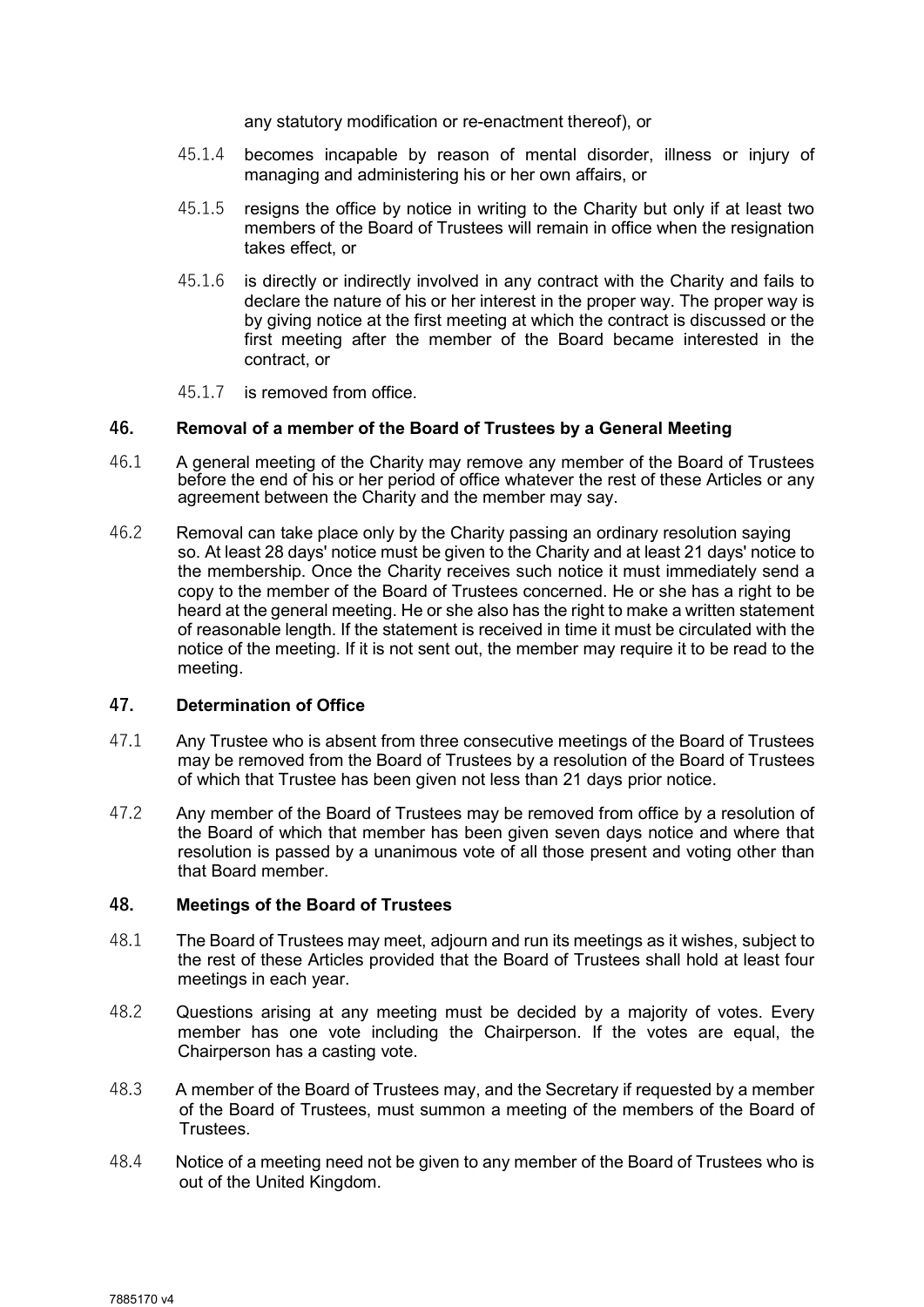- 48.5 The Chairperson of the Charity shall chair the meetings of the Board of Trustees in his or her absence the vice-Chairperson of the Charity shall chair the meeting and if no vice-Chair is present then the Trustees present shall choose one of their number to be Chair of the meeting.
- 48.6 A Trustee may participate in Board meetings by means of telephone conference call, video conference link, or any other method, which allows all the participants both to hear and be heard by all the other participants in the meeting.

## 49. Conflicts of interest

- 49.1 Where the duty of a Trustee under section 175(1) of Companies Act 2006 or any other enactment to avoid conflict of interest would otherwise be infringed in relation to a particular transaction or arrangement, the duty is not infringed if
	- 49.1.1 the matter in relation to which that duty exists has been proposed to the Trustees at a meeting of the Trustees and has been authorised by them,
	- 49.1.2 any requirement as to the quorum of such meeting is met without counting the Trustee in question, or any other interested Trustee, and
	- 49.1.3 the matter was agreed to without any such Trustee voting, or would have been agreed to if the vote of any such Trustee had not been counted.
- 49.2 The Trustees shall also observe the rules in the Act, and such other rules as the Board adopts, as to the management of conflicts of duty or interest and to the extent required by law every Trustee shall fully disclose to the Board of Trustees the circumstances giving rise to any conflict or potential conflict that he has.

#### 50. Quorum of the Board of Trustees

50.1 There shall be a quorum when five Board members are present at a meeting.

#### 51. Vacancies on the Board of Trustees

51.1 The Board of Trustees may act despite any vacancy on the Board But if the number of members falls below the quorum, it may act only to summon a general meeting of the Charity.

# 52. A Resolution approved by Signature Without a Meeting

52.1 A resolution approved by email or by fax or in writing signed by all the members of the Board of Trustees or any sub-committee is as valid as if it had been passed at a properly held meeting of the Board of Trustees or sub-committee. The resolution may consist of several documents in the same form signed by one or more members of the Board of Trustees or sub-committee.

#### 53. Validity of Acts Done at Meetings

53.1 It may be discovered that there was some defect in the appointment of a member of the Board of Trustees or someone acting as a member or that he or she was disqualified. If this is discovered, anything done before the discovery at any meeting of the Board of Trustees is as valid as if there were no defects or disqualification.

#### 54. Delegation of Board of Trustees Powers to Sub-Committees

54.1 The Board of Trustees may delegate the administration of any of its powers to sub-committees consisting of one or more of its members. A sub-committee must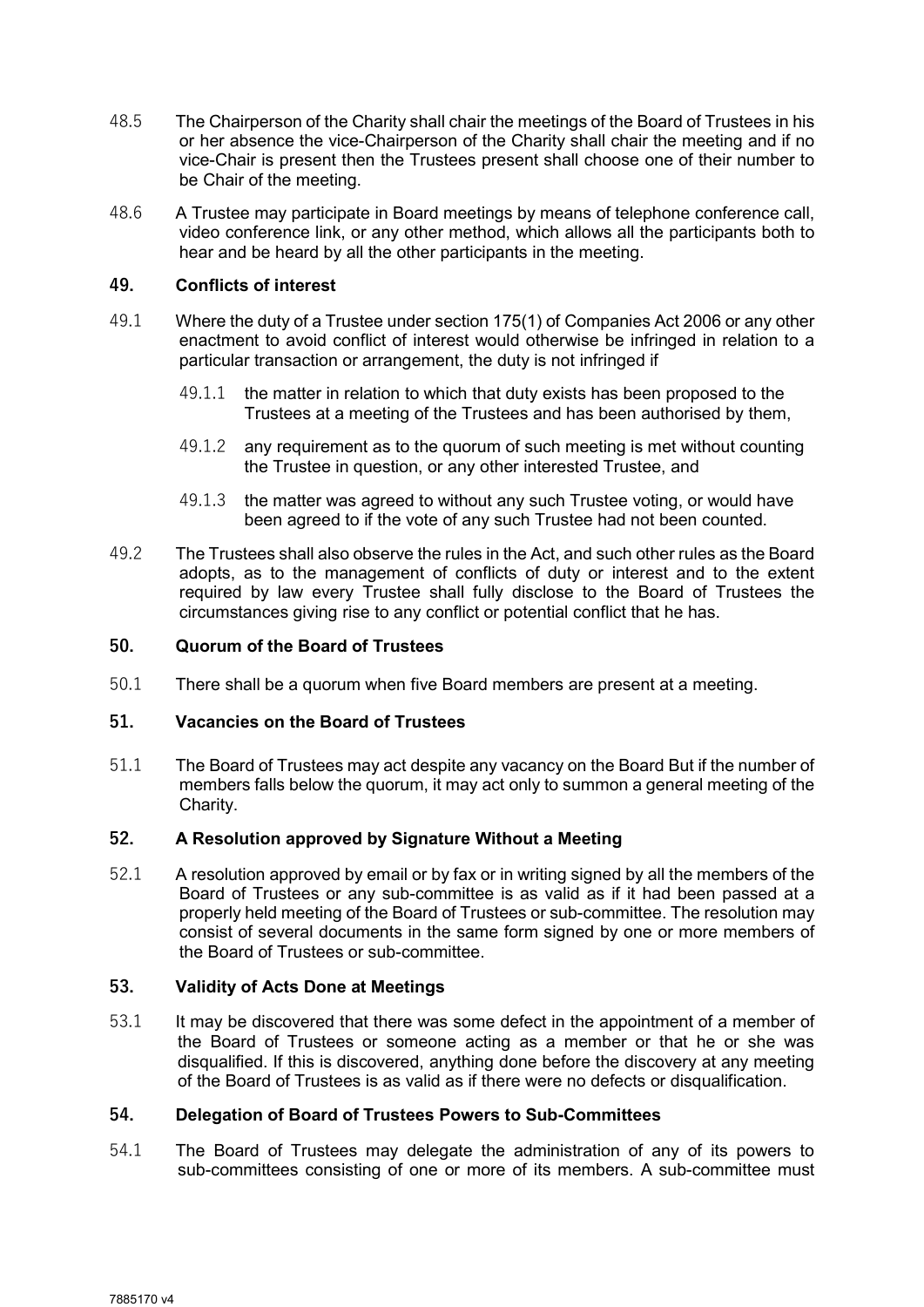conform to any regulations that the Board of Trustees imposes on it.

- 54.2 The members of the Board of Trustees on the sub-committee may (unless the Board of Trustees directs otherwise) co-opt any person or people to serve on the sub-committee.
- 54.3 All acts and proceedings of the sub-committee must be reported to the Board of Trustees as soon as possible.

#### 55. Meetings of Sub-Committees

- 55.1 A sub-committee may meet and adjourn whenever it chooses.
- 55.2 Questions at the meeting must be decided by a majority of votes of the members present.
- 55.3 The sub-committee must have minutes entered in minute books. Copies of these minutes must be given to all members of the Board of Trustees.

#### 56. Appointment and Removal of the Company Secretary

56.1 The members of the Board of Trustees may, but subject to the Act, need not appoint a Company Secretary. They decide his or her period of office, pay (if not a member of the Board of Trustees) and conditions of service. They may also remove the Company Secretary. Any Company Secretary who is paid may not also be a member of the Board of Trustees.

# 57. Actions of Directors and Company Secretary

57.1 The Act says that some actions must be taken both by a member of the Board of Trustees (a Director) and by the Company Secretary. If one person is both a member of the Board of Trustees and the Company Secretary, it is not enough for him or her to do the action first as a Board of Trustees member and then as Company Secretary.

#### 58. Proper Accounts must be Kept

58.1 Accounts shall be prepared in accordance with the Act and the Charities Act 2011.

#### 59. Books must be Kept at the Office

59.1 The accounts must be kept at the Office or at other places decided by the Board. The accounts must always be open to inspection by Trustees.

#### 60. Inspection of Books

60.1 The Trustees must decide whether, how far, when, where and under what rules the accounts may be inspected by members who are not Trustees. A member who is not a Trustee may only inspect the accounts or a document of the Charity if the right is given by law or authorised by the Trustees or a general meeting.

# 61. Accounts and Returns

- 61.1 The Board must, for each financial year, send a copy of its annual accounts and reports (or summary financial statements where appropriate) to every person who is entitled to receive notice of general meetings.
- 61.2 Copies need not be sent to a person for whom the Charity does not have a current address (as defined in Companies Act 2006).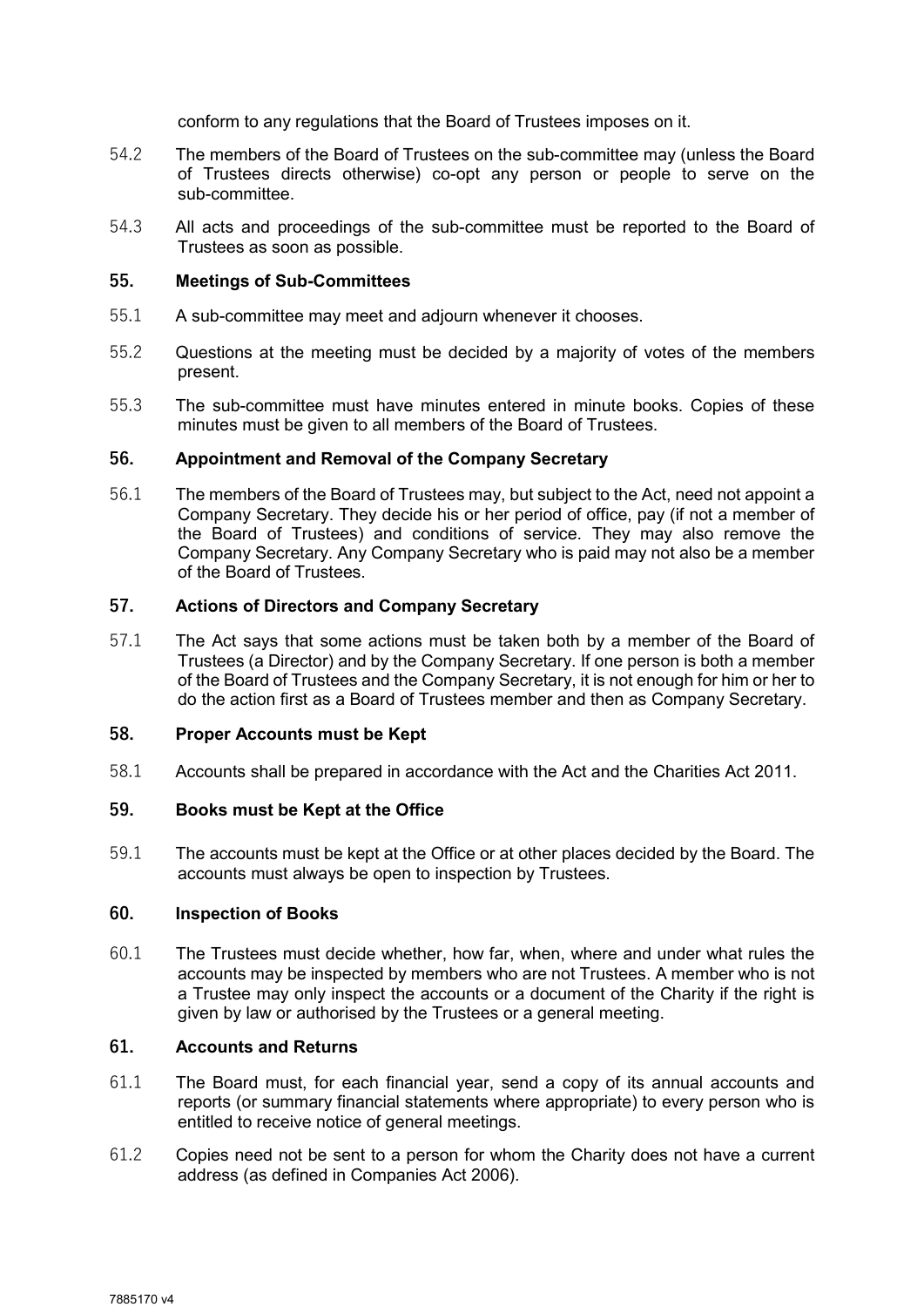- 61.3 The deadline for sending out the accounts and reports (or summary financial statements) is as follows:
	- 61.3.1 the deadline for filing the Charity's accounts and reports (or summary financial statements) with Companies House, as prescribed by the Companies Act 2006, or
	- 61.3.2 if earlier, the date on which the Charity actually files the accounts and reports (or summary financial statements) with Companies House.
- 61.4 To the extent required by law, the Board must file the accounts and reports (or summary financial statements) with Companies House within any deadlines specified by law.
- 61.5 The Board must file with the Charity Commission the accounts and reports (or summary financial statements) and all annual returns and other documents that are required to be filed, within any deadlines specified by the Charity Commission.

#### 62. Appointment of Reporting Accountants or Auditors

62.1 The Charity must appoint properly qualified reporting accountants or properly qualified auditors if the level of the Charity's income or assets from time to time makes this a legal requirement.

#### 63. Service of Notices

- 63.1 The Charity may give notice to any member either:
	- 63.1.1 personally, or
	- 63.1.2 by delivering it or sending it by ordinary post to the member's address, or
	- 63.1.3 if the member has provided the Charity with a fax number, by sending it by fax to that member. This is subject to the member having consented to receipt of notice in this way, where this is a legal requirement, or
	- 63.1.4 if the member has provided the Charity with an e-mail address, by sending it by e-mail to that address. This is subject to the member having consented to receipt of notice in this way, where this is a legal requirement. If the member lacks a postal address within the United Kingdom, notice may be sent to any address within the United Kingdom which he or she has given the Charity for that purpose or in accordance with Article 63.1.1, 63.1.3 or 63.1.4.
- 63.2 If a notice is sent by post, it will be treated as having been served by properly addressing, pre-paying and posting a sealed envelope containing the notice. If sent by fax or email it will be treated as properly sent if the Charity receives no indication that it has not been properly sent.
- 63.3 If sent by post in accordance with Article 63.1.2, the notice will be treated as having been received 48 hours after the envelope containing it was posted if posted by first class post and 72 hours after posting if posted by second class post. If sent by fax or email, the notice will be treated as having been received 24 hours after having been properly sent.
- 63.4 The Charity may assume that any fax number or e-mail address given to it by a member remains valid unless the member informs the Charity that it is not.
- 63.5 Where a member has informed the Charity in Writing of his consent, or has given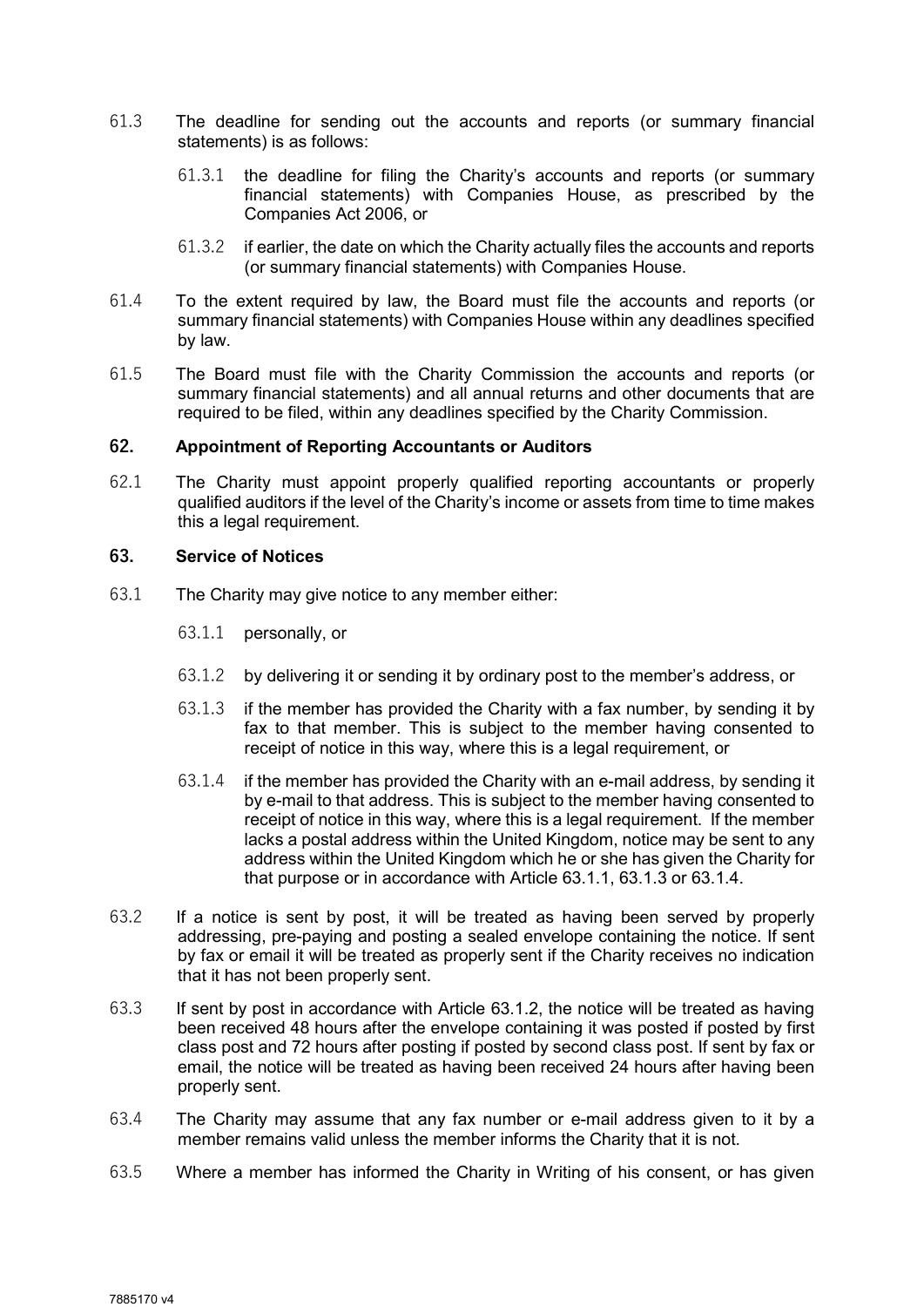deemed consent in accordance with the Act, to receiving notices from the Charity by means of a website, notice will be validly given if the Charity sends that member a notification informing him that the documents forming part of the notice may be viewed on a specified website. The notification must be sent in accordance with Article 63.1 and must provide the website address, and the place on the website where the notice may be accessed and an explanation of how it may be accessed. If the notice relates to a general meeting the notification must state that it concerns a notice of a general meeting and give the place, date and time of the meeting. The notice must be available on the website throughout the notice period until the end of the meeting in question.

#### 64. Accidental Omission of Notice

64.1 Sometimes a person entitled to receive a notice of a meeting does not get it because of accidental omission or some other reason. This does not invalidate the proceedings of that meeting.

# 65. Who is Entitled to Notice of General Meetings

- 65.1 Notice of every general meeting must be given to
	- 65.1.1 every member (except those members who have not given the Charity an address for notices within the United Kingdom),
	- 65.1.2 reporting accountants or auditor of the Charity,
	- 65.1.3 all members of the Board of Trustees.
- 65.2 No-one else is entitled to receive notice of general meetings.

#### 66. Alterations to these Articles

- 66.1 No alterations to these Articles may be made which would cause the Charity to cease to be a charity in law. Other alterations to these Articles may only be made by a special resolution at a general meeting or by a written special resolution. A special resolution will be validly passed at a general meeting if the Charity gives the members at least 14 Clear Days' notice of the intention to pass a special resolution at the meeting and at least 75 per cent. of those voting at the meeting vote in favour of the resolution. Such a special resolution may be passed on shorter notice if 90 per cent. of the total number of members having the right to vote agree to such short notice.
- 66.2 Alterations may only be made to:
	- 66.2.1 the Charity's Objects, or
	- 66.2.2 to any provision in these Articles which directs the application of property on dissolution, or
	- 66.2.3 to any provision in these Articles which gives Trustees any benefit, with the Charity Commission's prior written consent where this is required by law.
- 66.3 The Charity shall inform the Charity Commission and Companies House of any alterations to the Articles and all future copies of the Articles issued must contain the alterations.
- 66.4 Alterations may also require the consent of other bodies.